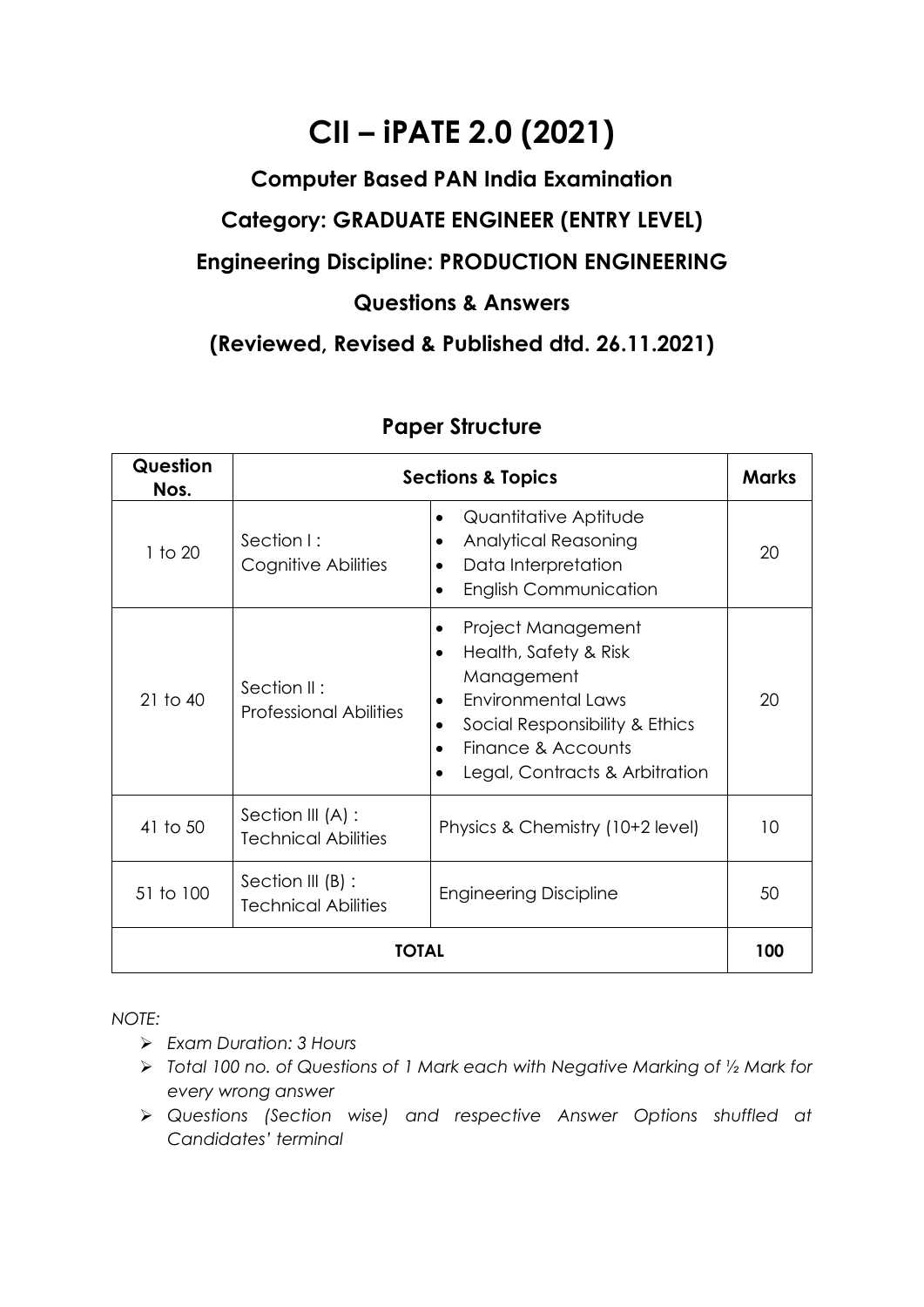| Question<br>No. 1 | Discriminant of a second-degree polynomial with integer coefficients cannot be: |    |    |    |
|-------------------|---------------------------------------------------------------------------------|----|----|----|
| Answer            | A                                                                               | B) | ◡  |    |
| Options           | 43                                                                              | 33 | 68 | 25 |
| Right             | Α                                                                               |    |    |    |
| Answer            |                                                                                 |    |    |    |

| Question<br>No. 2 | How many subsets A of $\{1, 2, 3, 4, 5, 6, 7, 8, 9,$ and $10\}$ have the property that no two<br>elements of A sum to 11? |     |     |     |
|-------------------|---------------------------------------------------------------------------------------------------------------------------|-----|-----|-----|
| Answer            | A                                                                                                                         | B)  |     |     |
| Options           | 1024                                                                                                                      | 512 | 343 | 243 |
| Right             |                                                                                                                           |     |     |     |
| Answer            |                                                                                                                           |     |     |     |

| Question | Viru and Aarti started a car journey from Chandigarh to Delhi, which are 288 km apart. Viru |                                                                                         |            |           |
|----------|---------------------------------------------------------------------------------------------|-----------------------------------------------------------------------------------------|------------|-----------|
| No. 3    | took 12 hours more than Aarti to complete the journey. Had Viru travelled at double his     |                                                                                         |            |           |
|          |                                                                                             | actual speed, he would have taken 4 hours less than Aarti to complete the journey. Find |            |           |
|          |                                                                                             | the respective speeds (in km/hr) at which Viru and Aarti travelled.                     |            |           |
| Answer   | $\mathsf{A}$                                                                                | B)                                                                                      |            | DI        |
| Options  | 14.4 and 9                                                                                  | 14.5 and 28.5                                                                           | 9 and 14.4 | 15 and 20 |
| Right    | С                                                                                           |                                                                                         |            |           |
| Answer   |                                                                                             |                                                                                         |            |           |

| Question<br>No. 4 | The height of a trapezoid whose diagonals are mutually perpendicular is equal to 4. Find<br>the area of the trapezoid if it is known that the length of one of its diagonals is equal to 5. |                    |                   |               |
|-------------------|---------------------------------------------------------------------------------------------------------------------------------------------------------------------------------------------|--------------------|-------------------|---------------|
| Answer            | A                                                                                                                                                                                           | B)                 | ◡                 | D)            |
| Options           | 50/3 square units                                                                                                                                                                           | 100/3 square units | 16/6 square units | None of these |
| Right             | А                                                                                                                                                                                           |                    |                   |               |
| Answer            |                                                                                                                                                                                             |                    |                   |               |

| Question | A polyhedron has faces that are all either triangles or squares. No two square-faces share |       |       |       |
|----------|--------------------------------------------------------------------------------------------|-------|-------|-------|
| No. 5    | an edge, and no two triangular-faces share an edge. What is the ratio of triangular-faces  |       |       |       |
|          | to the number of square-faces?                                                             |       |       |       |
| Answer   | $\mathsf{A}$                                                                               | B)    | ◡     | D)    |
| Options  | 03:04                                                                                      | 04:03 | 01:02 | 04:05 |
| Right    | B                                                                                          |       |       |       |
| Answer   |                                                                                            |       |       |       |

| Question | Your mind likes reading and it actually has a number of important health affects you can't |                                                                                             |                    |              |
|----------|--------------------------------------------------------------------------------------------|---------------------------------------------------------------------------------------------|--------------------|--------------|
| No. 6    | get in any other way. Reading gives you a unique "pause button" for comprehension.         |                                                                                             |                    |              |
|          |                                                                                            | Typically, when you read, you have more time to think. When you watch a film or listen to a |                    |              |
|          |                                                                                            | tape, you don't press that pause button. Reading requires a great deal of concentration,    |                    |              |
|          | which calls your intelligence to action.                                                   |                                                                                             |                    |              |
|          |                                                                                            | The author of this passage would agree that:                                                |                    |              |
| Answer   | $\mathsf{A}$                                                                               | B)                                                                                          | C)                 | D)           |
| Options  | Reading is a good                                                                          | Watching a movie                                                                            |                    |              |
|          | way to relax, since it                                                                     | has the same effect                                                                         |                    |              |
|          | doesn't require that                                                                       | on the intelligence                                                                         | Reading develops   |              |
|          | much thinking.                                                                             | as reading.                                                                                 | your intelligence. | Both A and C |
| Right    | C                                                                                          |                                                                                             |                    |              |
| Answer   |                                                                                            |                                                                                             |                    |              |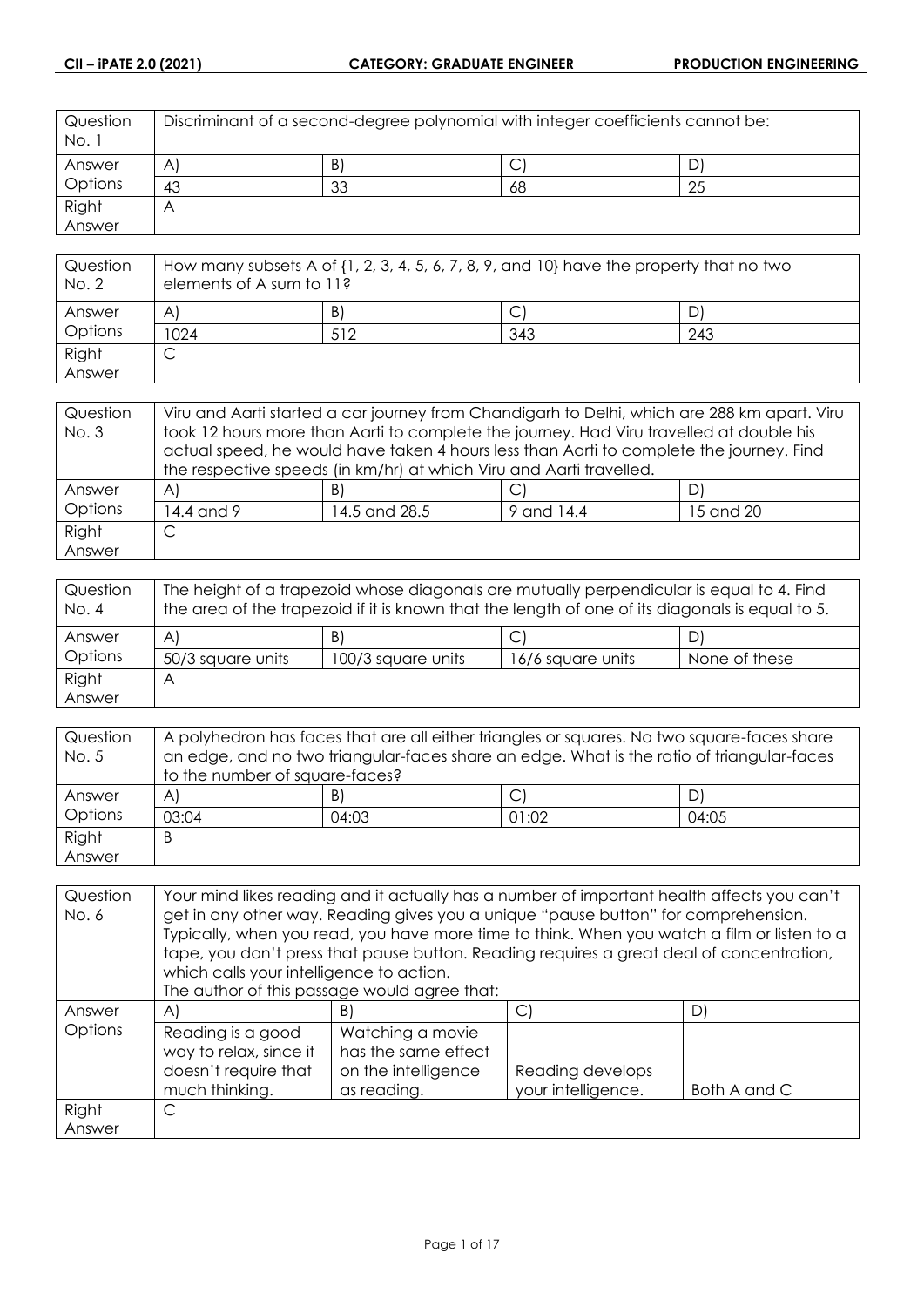| Question | Read the following information carefully and answer the question given below.               |    |  |  |
|----------|---------------------------------------------------------------------------------------------|----|--|--|
| No. 7    | P stands 5m west of R. T stands 5m south of Q.T stands 6m east of U. V stands 2m west of Q. |    |  |  |
|          | A stands 2m south of U. V stands 3m north of R. If G stands 7m east of P, then in which     |    |  |  |
|          | direction does G stands with respect to T?                                                  |    |  |  |
| Answer   | A)                                                                                          | B) |  |  |
| Options  | West<br>South<br>North<br>East                                                              |    |  |  |
| Right    | D                                                                                           |    |  |  |
| Answer   |                                                                                             |    |  |  |

| Question<br>No. 8 | The French Revolution began in 1789 and ended in the late 1790s with the ascent of<br>Napoleon Bonaparte. During this period, French citizens razed and redesigned their<br>country's political landscape, uprooting centuries-old institutions such as absolute<br>monarchy and the feudal system. Like the American Revolution before it, the French<br>Revolution was influenced by Enlightenment ideals, particularly the concepts of popular<br>sovereignty and inalienable rights.<br>From this passage it can be concluded that: |                                                          |                                                                            |                                                 |
|-------------------|-----------------------------------------------------------------------------------------------------------------------------------------------------------------------------------------------------------------------------------------------------------------------------------------------------------------------------------------------------------------------------------------------------------------------------------------------------------------------------------------------------------------------------------------|----------------------------------------------------------|----------------------------------------------------------------------------|-------------------------------------------------|
| Answer            | AI                                                                                                                                                                                                                                                                                                                                                                                                                                                                                                                                      | B)                                                       | C.                                                                         | D)                                              |
| Options           | The French<br>revolution began<br>before the Russian<br>Revolution.                                                                                                                                                                                                                                                                                                                                                                                                                                                                     | In the French<br>Revolution their<br>monarch was killed. | The American<br>Revolution<br>happened before<br>the French<br>Revolution. | Napoleon initiated<br>the French<br>Revolution. |
| Right             | C                                                                                                                                                                                                                                                                                                                                                                                                                                                                                                                                       |                                                          |                                                                            |                                                 |
| Answer            |                                                                                                                                                                                                                                                                                                                                                                                                                                                                                                                                         |                                                          |                                                                            |                                                 |

| Question | A, B, C, D and E are sitting on a bench. A is sitting next to B, C is sitting next to D, D is not |                 |                 |                 |
|----------|---------------------------------------------------------------------------------------------------|-----------------|-----------------|-----------------|
| No. 9    | sitting with E who is on the left end of the bench. C is on the second position from the right.   |                 |                 |                 |
|          | A is to the right of B and E. A and C are sitting together. In which position A is sitting?       |                 |                 |                 |
| Answer   | $\forall$                                                                                         | B)              | ◡               | D)              |
| Options  | Between B and C                                                                                   | Between E and D | Between B and D | Between C and E |
| Right    | A                                                                                                 |                 |                 |                 |
| Answer   |                                                                                                   |                 |                 |                 |

| Question<br>No. 10 | $\mid$ A, P, R, X, S and Z are sitting in a row. S and Z are in the centre. A and P are at the ends. R is<br>sitting to the left of A. Who is to the right of P? |    |  |  |
|--------------------|------------------------------------------------------------------------------------------------------------------------------------------------------------------|----|--|--|
| Answer             | A                                                                                                                                                                | B) |  |  |
| Options            |                                                                                                                                                                  |    |  |  |
| Right              | Α                                                                                                                                                                |    |  |  |
| Answer             |                                                                                                                                                                  |    |  |  |

| Question<br>No. 11 | In the following question choose the word which is the exact OPPOSITE of the given word.<br><b>STRINGENT</b> |          |         |         |
|--------------------|--------------------------------------------------------------------------------------------------------------|----------|---------|---------|
| Answer             | A                                                                                                            | B)       |         |         |
| Options            | Magnanimous                                                                                                  | Vehement | General | Lenient |
| Right              |                                                                                                              |          |         |         |
| Answer             |                                                                                                              |          |         |         |

| Question<br>No. 12 | Some proverbs/idioms are given below together with their meanings. Choose the correct<br>meaning of proverb/idiom.<br>To catch a tartar |                                |                       |                                                          |
|--------------------|-----------------------------------------------------------------------------------------------------------------------------------------|--------------------------------|-----------------------|----------------------------------------------------------|
| Answer             | A                                                                                                                                       | B)                             | ◡                     |                                                          |
| Options            | To trap wanted<br>criminal with great<br>difficulty                                                                                     | To catch a<br>dangerous person | To meet with disaster | To deal with a person<br>who is more than<br>one's match |
| Right              | D                                                                                                                                       |                                |                       |                                                          |
| Answer             |                                                                                                                                         |                                |                       |                                                          |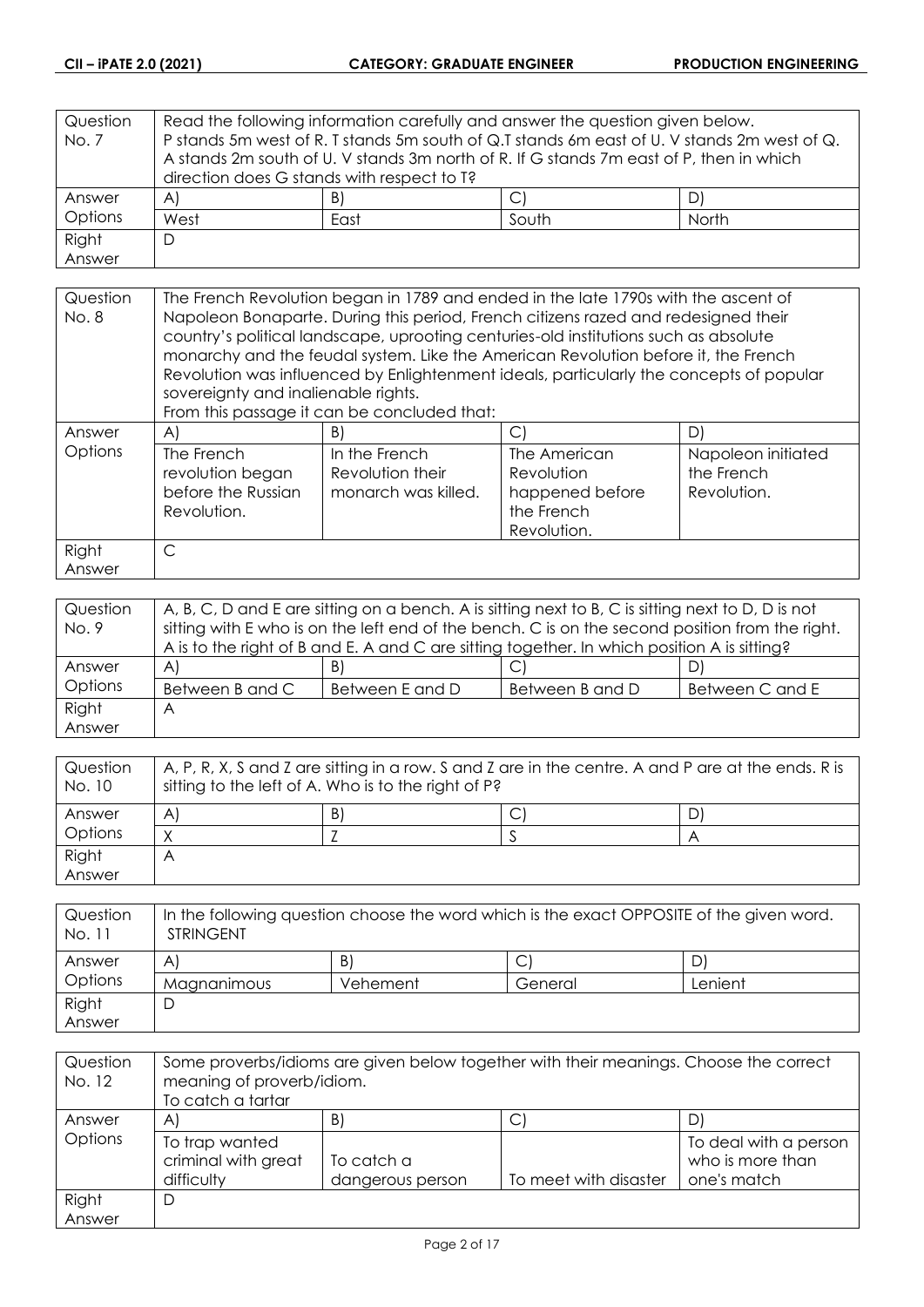| Question | Which of the phrases A, B, C, and D, given below each sentence should replace the |              |                                                                                           |              |
|----------|-----------------------------------------------------------------------------------|--------------|-------------------------------------------------------------------------------------------|--------------|
| No. 13   |                                                                                   |              | word/phrase printed in bold in the sentence to make it grammatically correct? If the      |              |
|          |                                                                                   |              | sentence is correct as it is given and no correction is required, mark (E) as the answer. |              |
|          |                                                                                   |              | Since the girl did not want to be disturbed while studying, she left the phone off hooks. |              |
| Answer   | $\forall$                                                                         | B)           |                                                                                           | D)           |
| Options  | of hook                                                                           | for the hook | off hooking                                                                               | off the hook |
| Right    | D                                                                                 |              |                                                                                           |              |
| Answer   |                                                                                   |              |                                                                                           |              |

| Question<br>No. 14 | In the following question choose the word which is the exact OPPOSITE of the given word.<br><b>FICKLE</b> |         |           |        |
|--------------------|-----------------------------------------------------------------------------------------------------------|---------|-----------|--------|
| Answer             | A                                                                                                         | B)      |           | D      |
| Options            | Courageous                                                                                                | Sincere | Steadfast | Humble |
| Right              | ◡                                                                                                         |         |           |        |
| Answer             |                                                                                                           |         |           |        |

| Question<br>No. 15 | In question below, the passage consists of six sentences. The first and sixth sentence are<br>given in the correct places. The middle four sentences in each have been removed and<br>jumbled up. These are labelled as P, Q, R and S. Find out the proper order for the four<br>sentences. |                                                                         |                                                                                                |             |
|--------------------|---------------------------------------------------------------------------------------------------------------------------------------------------------------------------------------------------------------------------------------------------------------------------------------------|-------------------------------------------------------------------------|------------------------------------------------------------------------------------------------|-------------|
|                    | <b>S1</b> : In the middle of one side of the square sits the Chairman of the committee, the most<br>important person in the room.                                                                                                                                                           |                                                                         |                                                                                                |             |
|                    |                                                                                                                                                                                                                                                                                             | <b>P:</b> For a committee is not just a mere collection of individuals. |                                                                                                |             |
|                    | <b>Q</b> : On him rests much of the responsibility for the success or failure of the committee.                                                                                                                                                                                             |                                                                         |                                                                                                |             |
|                    |                                                                                                                                                                                                                                                                                             |                                                                         | <b>R:</b> While this is happening, we have an opportunity to get the 'feel' of this committee. |             |
|                    |                                                                                                                                                                                                                                                                                             |                                                                         | S: As the meeting opens, he runs briskly through a number of formalities.                      |             |
|                    | S6: From the moment its members meet, it begins to have a sort nebulous life of its own.                                                                                                                                                                                                    |                                                                         |                                                                                                |             |
|                    | The Proper sequence should be:                                                                                                                                                                                                                                                              |                                                                         |                                                                                                |             |
| Answer             | $\mathsf{A}$                                                                                                                                                                                                                                                                                | B)                                                                      | C                                                                                              | D)          |
| Options            | <b>RSQP</b>                                                                                                                                                                                                                                                                                 | <b>QSRP</b>                                                             | SQPR                                                                                           | <b>PQRS</b> |
| Right<br>Answer    | B                                                                                                                                                                                                                                                                                           |                                                                         |                                                                                                |             |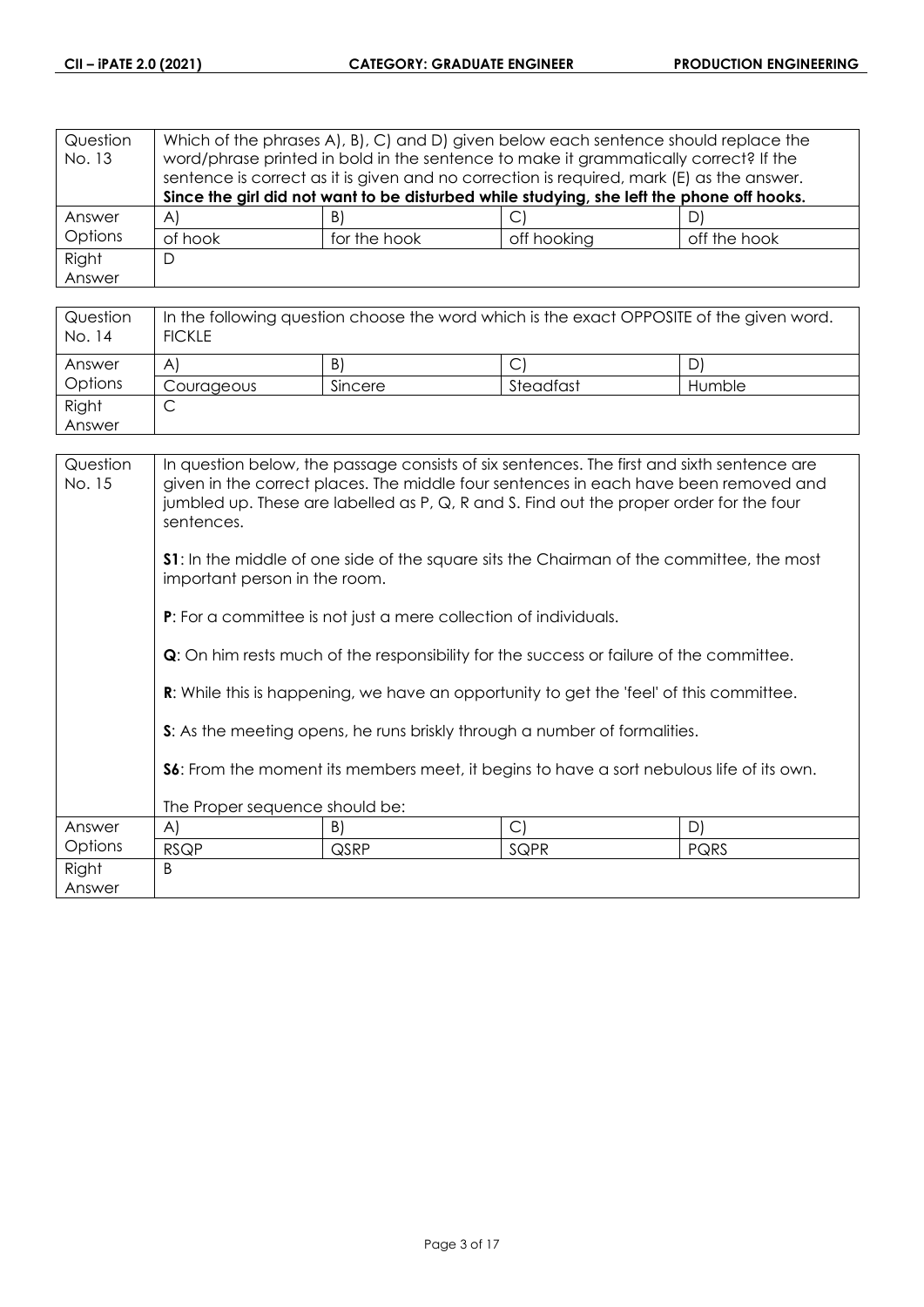## **Question Question nos. 16 to 20:** No. 16 Following bar chart represents the number of people in 6 different villages (A, B, C, D, E and F) and the tabular column depicts the ratio of literate to illiterate people and percentage of male living in those villages. Number of people living in six villages 3500 3000 2500 2000 1500  $1000$ 50 Villages | Literate : Illiterate | % of male Ť  $\frac{1}{13}$  $\overline{11}$ If 40% of the female from village B is literate, then what is the percentage of male, who is illiterate from village B? Answer A)  $|B|$   $|C|$   $|D|$ **Options** 38% 35% 37% cannot be determined Right C Answer

| Question<br>No. 17 | What is the percentage of literate people in all the six villages together? |     |     |                         |
|--------------------|-----------------------------------------------------------------------------|-----|-----|-------------------------|
| Answer             | AI                                                                          | B)  | C   | D                       |
| Options            | 55%                                                                         | 53% | 51% | cannot be<br>determined |
| Right<br>Answer    | B                                                                           |     |     |                         |

| Question<br>No. 18 | What is the ratio between numbers of illiterate people from villages B, C & D to number of<br>females from villages A, E & F? |         |         |         |
|--------------------|-------------------------------------------------------------------------------------------------------------------------------|---------|---------|---------|
| Answer             | A                                                                                                                             | B)      |         | D)      |
| Options            | 320:527                                                                                                                       | 527:330 | 330:527 | 527:320 |
| Right              |                                                                                                                               |         |         |         |
| Answer             |                                                                                                                               |         |         |         |

| Question<br>No. 19 | If 3% of female from village D & 5% of female from village E are literate then what is the<br>total number of literate males from D & F together? |     |      |                         |
|--------------------|---------------------------------------------------------------------------------------------------------------------------------------------------|-----|------|-------------------------|
| Answer             | $\mathsf{A}^{\prime}$                                                                                                                             | B)  |      |                         |
| Options            | 1823                                                                                                                                              | 723 | 1623 | cannot be<br>determined |
| Right<br>Answer    | Ľ                                                                                                                                                 |     |      |                         |

| Question<br>No. 20 | The number of females from villages A & C is how much percentage more or less than<br>number of females from villages D & F? |        |        |        |
|--------------------|------------------------------------------------------------------------------------------------------------------------------|--------|--------|--------|
| Answer             | $\mathsf{A}$                                                                                                                 | B)     |        |        |
| Options            | 25.72%                                                                                                                       | 25.76% | 24.76% | 24.72% |
| Right              | ٮ                                                                                                                            |        |        |        |
| Answer             |                                                                                                                              |        |        |        |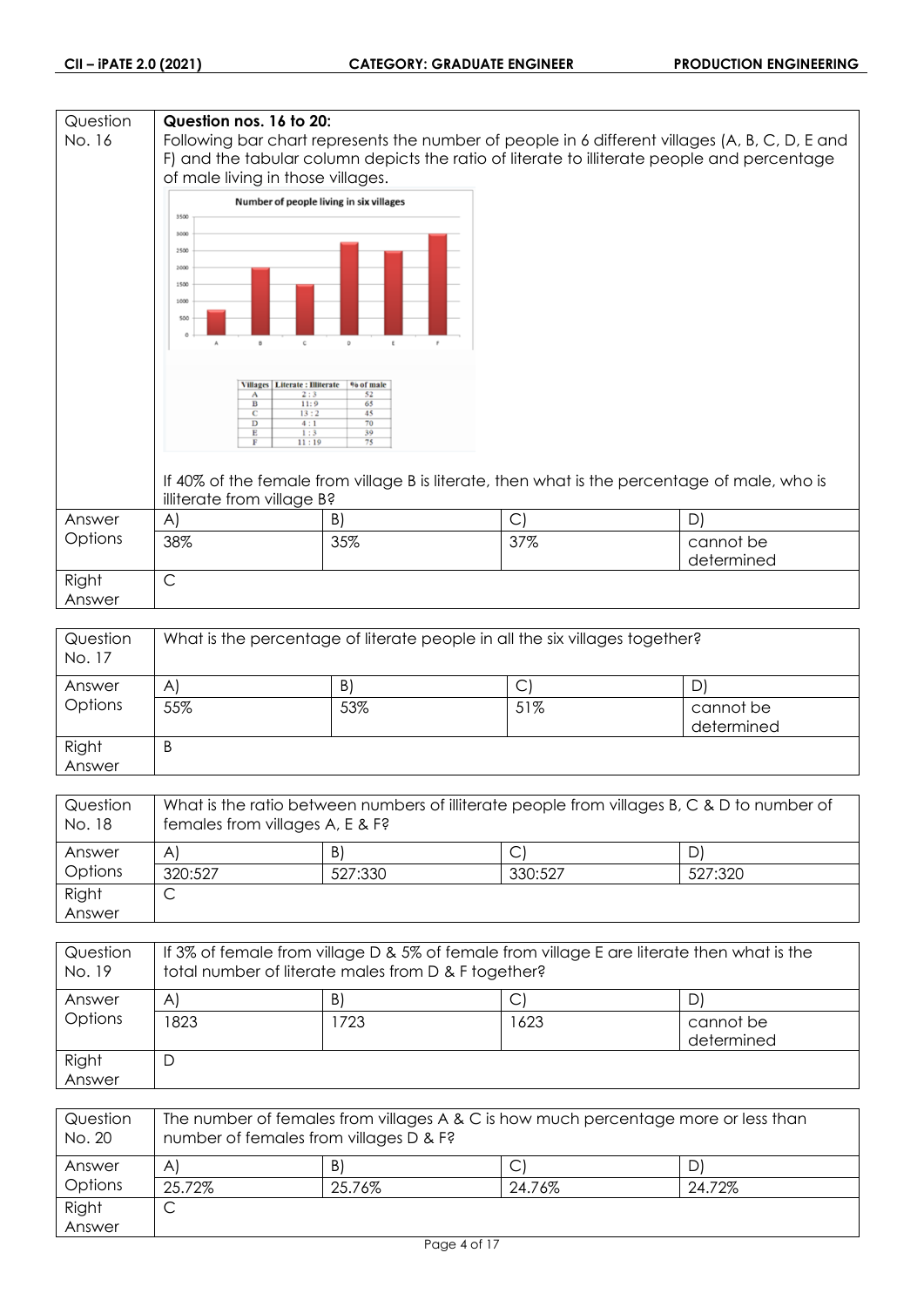| Question<br>No. 21 | A project plan results in a project schedule seems to be too long. If the project network<br>diagram cannot change but extra personnel resources is available, what is the best thing<br>to do? |                     |                   |                  |
|--------------------|-------------------------------------------------------------------------------------------------------------------------------------------------------------------------------------------------|---------------------|-------------------|------------------|
| Answer<br>Options  | $\mathsf{A}$                                                                                                                                                                                    | B)                  | С                 |                  |
|                    | Fast track the<br>project                                                                                                                                                                       | Level the resources | Crash the project | Any other option |
| Right              | С                                                                                                                                                                                               |                     |                   |                  |
| Answer             |                                                                                                                                                                                                 |                     |                   |                  |

| Question<br>No. 22 | Which of the following is not Project Management's goal |                                                                    |                                                                       |                                           |
|--------------------|---------------------------------------------------------|--------------------------------------------------------------------|-----------------------------------------------------------------------|-------------------------------------------|
| Answer             | $\mathsf{A}$                                            | $\vert B \vert$                                                    |                                                                       | D                                         |
| Options            | Keeping overall cost<br>within the budget               | Delivering the<br>project/goods to the<br>client at agreed<br>time | Maintaining a<br>satisfactory and well-<br>functioning<br>development | Avoiding<br>customer/client<br>complaints |
| Right<br>Answer    | D                                                       |                                                                    |                                                                       |                                           |

| Question<br>No. 23 | You have recently been named as Project Manager of a new project under a Contract.<br>The Project Management Unit (PMU) gave you the contract signed by the Customer and a<br>Statement of Work and asked you to go on with initiation. Which document should you<br>develop next? |                    |                        |                 |
|--------------------|------------------------------------------------------------------------------------------------------------------------------------------------------------------------------------------------------------------------------------------------------------------------------------|--------------------|------------------------|-----------------|
| Answer             | A                                                                                                                                                                                                                                                                                  | B)                 |                        |                 |
| Options            | Project Manager<br>Plan                                                                                                                                                                                                                                                            | Milestone Schedule | <b>Project Charter</b> | Scope Statement |
| Right              |                                                                                                                                                                                                                                                                                    |                    |                        |                 |
| Answer             |                                                                                                                                                                                                                                                                                    |                    |                        |                 |

| Question<br>No. 24 | The analysis tool for a quality problem that involves selecting the problem, identifying major<br>categories of potential causes and associating likely specific causes is |                  |                 |            |
|--------------------|----------------------------------------------------------------------------------------------------------------------------------------------------------------------------|------------------|-----------------|------------|
| Answer             | $\mathsf{A}$                                                                                                                                                               | B)               |                 |            |
| Options            | Pareto chart                                                                                                                                                               | Fishbone diagram | Scatter diagram | Check list |
| Right              | B                                                                                                                                                                          |                  |                 |            |
| Answer             |                                                                                                                                                                            |                  |                 |            |

| Question<br>No. 25 | The Occupational Safety & Health Administration requires employers to have Hearing<br>Conservation Plans if the average 8-hour noise exposure is more than |        |          |       |
|--------------------|------------------------------------------------------------------------------------------------------------------------------------------------------------|--------|----------|-------|
| Answer             | A                                                                                                                                                          | B)     |          |       |
| Options            | 1000 dB                                                                                                                                                    | 500 dB | $105$ dB | 85 dB |
| Right              |                                                                                                                                                            |        |          |       |
| Answer             |                                                                                                                                                            |        |          |       |

| Question<br>No. 26 | Ammonia becomes an immediate danger to your life and health when it is present at the<br>following level or greater |        |         |          |
|--------------------|---------------------------------------------------------------------------------------------------------------------|--------|---------|----------|
| Answer             | A                                                                                                                   | B      |         |          |
| Options            | 10 ppm                                                                                                              | 30 ppm | 300 ppm | 1000 ppm |
| Right              |                                                                                                                     |        |         |          |
| Answer             |                                                                                                                     |        |         |          |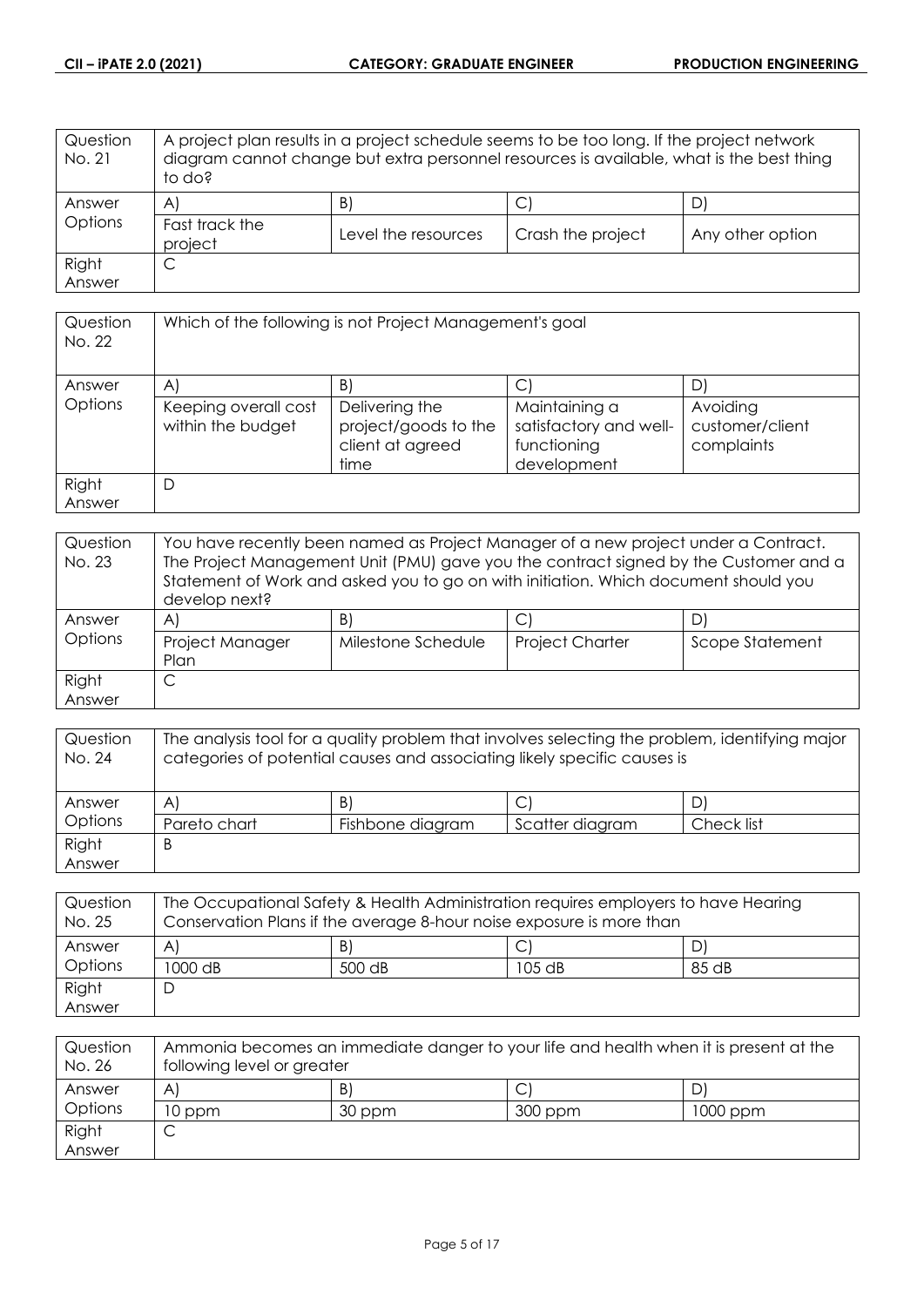| Question<br>No. 27 | Exposure to high levels of noise can lead to which of the following: |                              |                 |                  |
|--------------------|----------------------------------------------------------------------|------------------------------|-----------------|------------------|
| Answer             | $\mathsf{A}$                                                         | B)                           | U               |                  |
| Options            | High blood pressure                                                  | Gastrointestinal<br>problems | Chronic fatigue | All of the above |
| Right              |                                                                      |                              |                 |                  |
| Answer             |                                                                      |                              |                 |                  |

| Question<br>No. 28 | Which type of fire extinguishing system is most commonly used to protect areas containing<br>valuable equipment such as data processing rooms, telecommunications switches, and<br>process control rooms? |                                        |                                    |                                              |
|--------------------|-----------------------------------------------------------------------------------------------------------------------------------------------------------------------------------------------------------|----------------------------------------|------------------------------------|----------------------------------------------|
| Answer<br>Options  | $\mathsf{A}$<br>Fixed extinguishing<br>systems                                                                                                                                                            | B<br>Portable<br>extinguishing systems | C<br>Hose extinguishing<br>systems | It's up to the<br>discretion the<br>employer |
| Right<br>Answer    | A                                                                                                                                                                                                         |                                        |                                    |                                              |

| Question<br>No. 29 | If you need to wear glasses with your eye or face protection, which of the following options<br>is acceptable                                           |                                                              |                                                                                              |                  |
|--------------------|---------------------------------------------------------------------------------------------------------------------------------------------------------|--------------------------------------------------------------|----------------------------------------------------------------------------------------------|------------------|
| Answer             | $\mathsf{A}$                                                                                                                                            | B)                                                           | С                                                                                            | D                |
| <b>Options</b>     | Wearing prescription<br>spectacles with side<br>shields and<br>protective lenses<br>that meet safety<br>requirements and<br>also correct your<br>vision | Wearing goggles<br>that fit comfortably<br>over your glasses | Wearing goggles<br>that have corrective<br>lenses mounted<br>behind the<br>protective lenses | All of the above |
| Right<br>Answer    | D                                                                                                                                                       |                                                              |                                                                                              |                  |

| Question | Under which Section of Environment Pollution Act, the CPCB can issue the directions |            |            |           |
|----------|-------------------------------------------------------------------------------------|------------|------------|-----------|
| No. 30   | directly to industries                                                              |            |            |           |
| Answer   | A                                                                                   | B)         |            | DI        |
| Options  | Section 16                                                                          | Section 18 | Section 11 | Section 5 |
| Right    | C                                                                                   |            |            |           |
| Answer   |                                                                                     |            |            |           |

| Question<br>No. 31 | Which of these divisions of Pollution Control Implementation deals with Air Polluting<br>Industries |            |             |           |
|--------------------|-----------------------------------------------------------------------------------------------------|------------|-------------|-----------|
| Answer             | A                                                                                                   | B)         |             |           |
| Options            | $PCI -$                                                                                             | $PCI - II$ | $PCI - III$ | SSI & Law |
| Right              | B                                                                                                   |            |             |           |
| Answer             |                                                                                                     |            |             |           |

| Question<br>No. 32 | The Kyoto Protocol is an international treaty which extends the United Nations<br>Framework Convention on Climate Change (UNFCCC). In which year the convention<br>held? |      |      |      |
|--------------------|--------------------------------------------------------------------------------------------------------------------------------------------------------------------------|------|------|------|
| Answer             | $\mathsf{A}^{\mathsf{c}}$                                                                                                                                                | B    | С    | D    |
| Options            | 1987                                                                                                                                                                     | 1995 | 1992 | 1997 |
| Right              |                                                                                                                                                                          |      |      |      |
| Answer             |                                                                                                                                                                          |      |      |      |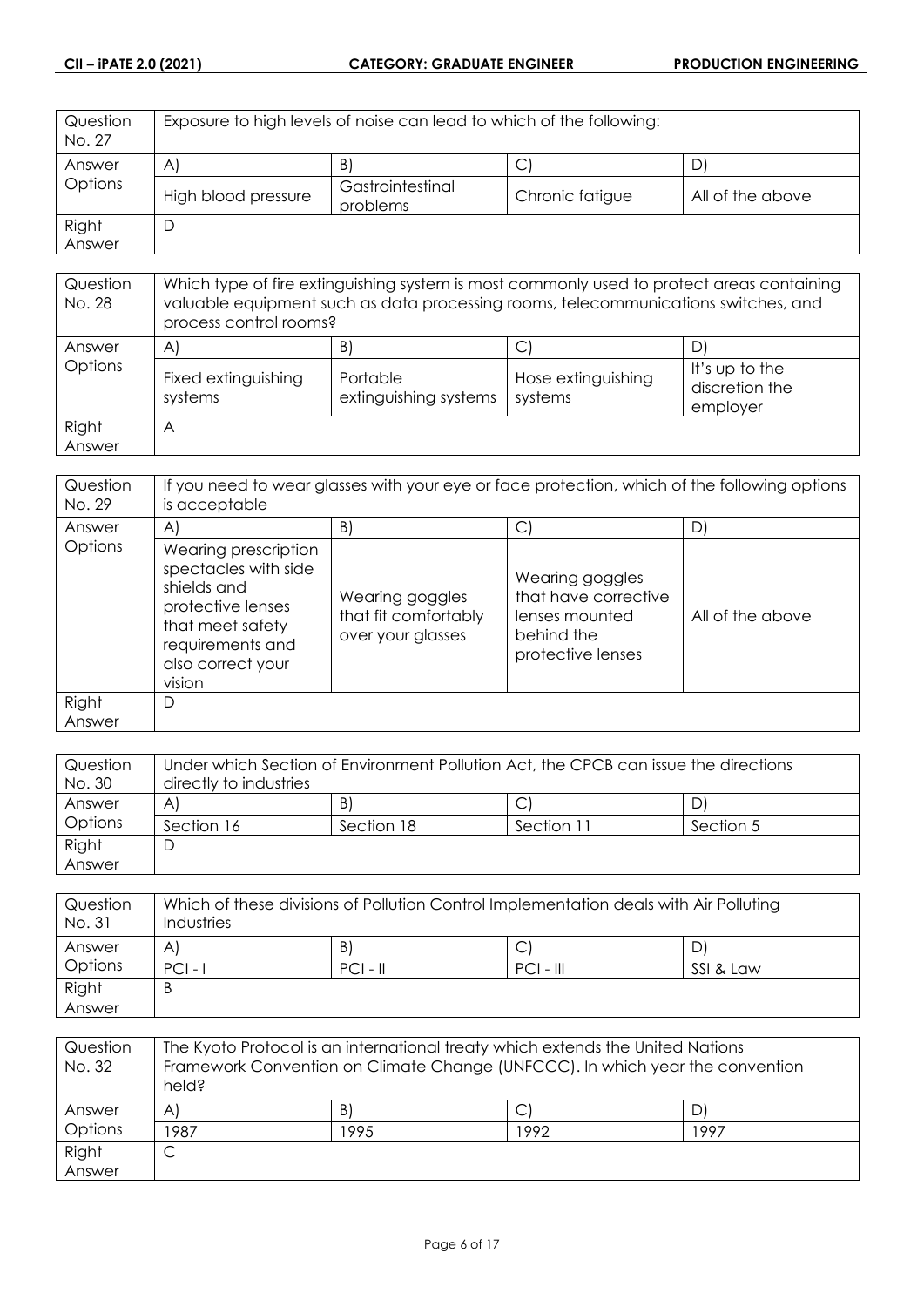| Question<br>No. 33 | What is the harm from manipulation of Earth's Ozone layer?                  |                                                          |                                                                               |                                                                     |
|--------------------|-----------------------------------------------------------------------------|----------------------------------------------------------|-------------------------------------------------------------------------------|---------------------------------------------------------------------|
| Answer             | $\mathsf{A}$                                                                | B.                                                       |                                                                               |                                                                     |
| Options            | The average<br>temperature of<br>Earth's surface will<br>increase gradually | The Oxygen content<br>of the atmosphere<br>will decrease | Increased amount of<br>Ultraviolet radiation<br>will reach earth's<br>surface | Sea level will rise as<br>the polar ice caps<br>will gradually melt |
| Right              | C                                                                           |                                                          |                                                                               |                                                                     |
| Answer             |                                                                             |                                                          |                                                                               |                                                                     |

| Question<br>No. 34 | Which of the following would not represent the cash outflows for the business? |                      |                     |                     |
|--------------------|--------------------------------------------------------------------------------|----------------------|---------------------|---------------------|
| Answer             | $\mathsf{A}^{\prime}$                                                          | B                    |                     |                     |
| Options            | Purchase of building                                                           | The sale of land for | Retirement of long- | The payment of cash |
|                    | for cash                                                                       | cash                 | term debt           | for dividends       |
| Right              | B                                                                              |                      |                     |                     |
| Answer             |                                                                                |                      |                     |                     |

| Question<br>No. 35 | Which one of the following tangible fixed assets would not normally be depreciated? |           |      |           |
|--------------------|-------------------------------------------------------------------------------------|-----------|------|-----------|
| Answer             | A                                                                                   | B         | ◡    | D         |
| Options            | <b>Buildings</b>                                                                    | Machinery | Land | Equipment |
| Right              | ◡                                                                                   |           |      |           |
| Answer             |                                                                                     |           |      |           |

| Question | A Profit is earned if? |                |                     |                |
|----------|------------------------|----------------|---------------------|----------------|
| No. 36   |                        |                |                     |                |
| Answer   | A                      | B.             | ◡                   |                |
| Options  | Assets exceed          | Income exceeds | Cash Inflow exceeds | Income exceeds |
|          | Expenditure            | Expenditure    | Cash Outflow        | Liabilities    |
| Right    | B                      |                |                     |                |
| Answer   |                        |                |                     |                |

| Question<br>No. 37 | Which of the following budgets is normally prepared first? |              |                  |                 |
|--------------------|------------------------------------------------------------|--------------|------------------|-----------------|
| Answer             | B)<br>D<br>$\mathsf{A}$                                    |              |                  |                 |
| Options            |                                                            |              | ◡<br>Merchandise | Selling expense |
|                    | Cash budget                                                | Sales budget | purchases budget | budget          |
| Right              | B                                                          |              |                  |                 |
| Answer             |                                                            |              |                  |                 |

| Question<br>No. 38 | What is the correct sequence in the formation of a contract? |                                                    |                                                    |                                                    |
|--------------------|--------------------------------------------------------------|----------------------------------------------------|----------------------------------------------------|----------------------------------------------------|
| Answer             | $\mathsf{A}^{\prime}$                                        | B                                                  |                                                    | D                                                  |
| Options            | Offer, acceptance,<br>agreement,<br>consideration.           | Agreement,<br>consideration, offer,<br>acceptance. | Offer, agreement,<br>consideration,<br>acceptance. | Offer, acceptance,<br>consideration,<br>agreement. |
| Right              | D                                                            |                                                    |                                                    |                                                    |
| Answer             |                                                              |                                                    |                                                    |                                                    |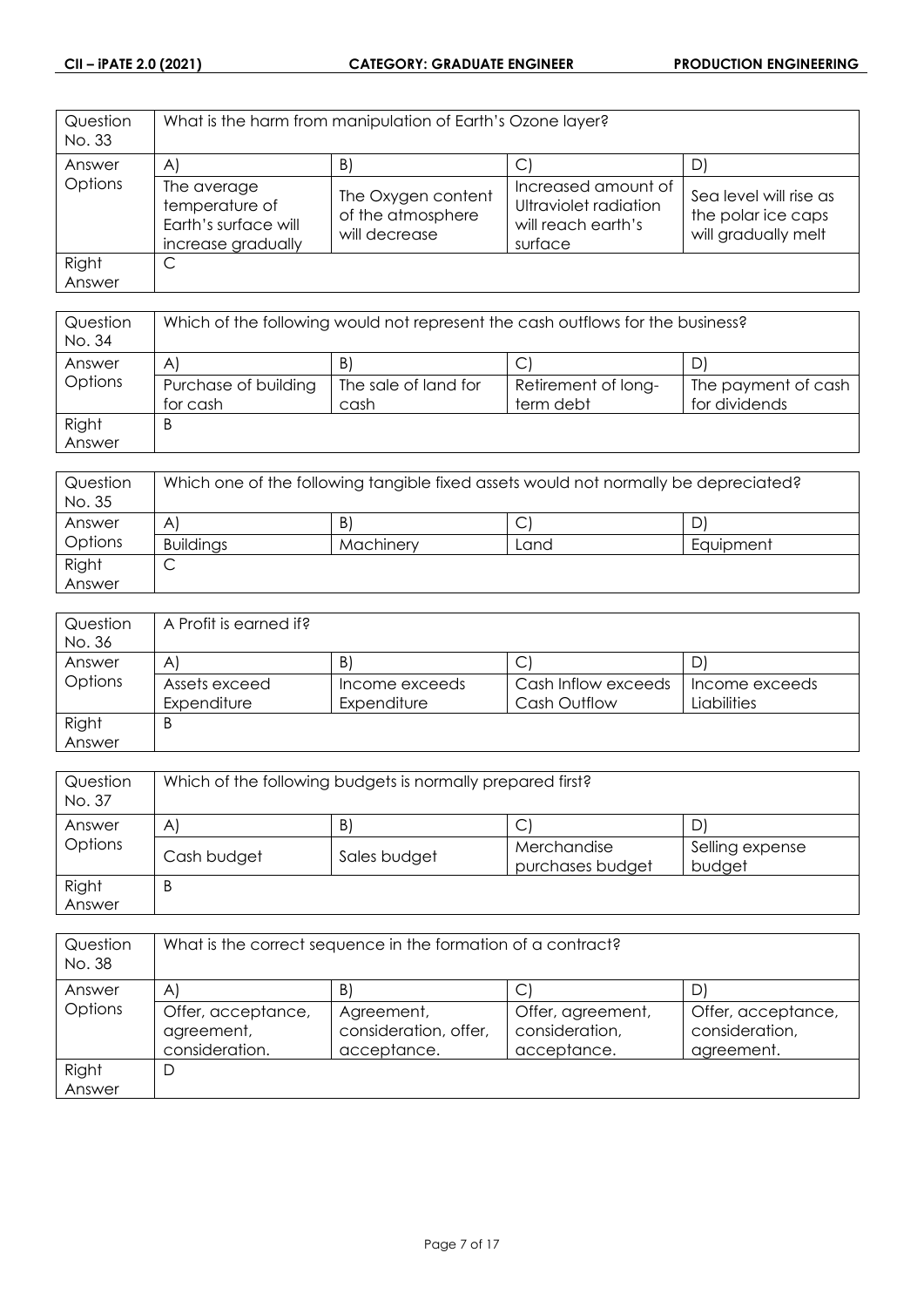| Question<br>No. 39 | Which of the following answers is most accurate description of arbitration?                        |                                                                                                                              |                                                                                      |                                                                                        |
|--------------------|----------------------------------------------------------------------------------------------------|------------------------------------------------------------------------------------------------------------------------------|--------------------------------------------------------------------------------------|----------------------------------------------------------------------------------------|
| Answer             | $\mathsf{A}$                                                                                       | $\vert B \vert$                                                                                                              | C.                                                                                   | D)                                                                                     |
| Options            | An informal meeting<br>between the parties<br>involving a<br>discussion to sort out<br>the dispute | An adjucative<br>process where the<br>parties submit their<br>disputes for a<br>binding decision to<br>an impartial tribunal | A meeting between<br>the parties where an<br>impartial third party<br>gives decision | An impartial umpire<br>selected to decide<br>after hearing the<br>dispute from parties |
| Right<br>Answer    | B                                                                                                  |                                                                                                                              |                                                                                      |                                                                                        |

| Question<br>No. 40 | Which of the following answers is not type of alternative dispute resolution? |                   |              |           |
|--------------------|-------------------------------------------------------------------------------|-------------------|--------------|-----------|
| Answer             | $\mathsf{A}^{\prime}$                                                         | B)                | ◡            |           |
| Options            | Arbitration                                                                   | Court proceedings | Conciliation | Mediation |
| Right              | B                                                                             |                   |              |           |
| Answer             |                                                                               |                   |              |           |

| Question<br>No. 41 | The equation of state for n moles of an ideal gas is PV =nRT, where R is the universal gas<br>constant and all other quantities have their usual meanings. What are the dimensions of R? |                                  |                             |                     |
|--------------------|------------------------------------------------------------------------------------------------------------------------------------------------------------------------------------------|----------------------------------|-----------------------------|---------------------|
| Answer<br>Options  | A<br>M <sup>o</sup> LT-2 K-1mol-1                                                                                                                                                        | B<br>$M^{0}[2T-2K^{-1}mol^{-1}]$ | $ML^{2}T-2$ K $-1$ mol $-1$ | $ML-2T-2$ K-1 mol-1 |
| Right<br>Answer    | ◡                                                                                                                                                                                        |                                  |                             |                     |

| Question<br>No. 42 | A cylindrical tube open at both ends has fundamental frequency n. If one of the ends is<br>closed, the fundamental frequency will become |    |    |   |
|--------------------|------------------------------------------------------------------------------------------------------------------------------------------|----|----|---|
| Answer             | A                                                                                                                                        | B) | ◡  | D |
| Options            | n/2                                                                                                                                      | 2n | 4n |   |
| Right              |                                                                                                                                          |    |    |   |
| Answer             |                                                                                                                                          |    |    |   |

| Question<br>No. 43 | The speed of sound in a gas is V and the root mean square speed of the gas molecules is<br>$V_{rms}$ . If the ratio of the specific heats of the gas is 1.5, then the ratio of V: $V_{rms}$ will be |     |      |      |
|--------------------|-----------------------------------------------------------------------------------------------------------------------------------------------------------------------------------------------------|-----|------|------|
| Answer             | $\mathsf{A}$                                                                                                                                                                                        | B)  |      |      |
| Options            | 1:2                                                                                                                                                                                                 | 1:3 | l∶√2 | 1:√3 |
| Right              | ◡                                                                                                                                                                                                   |     |      |      |
| Answer             |                                                                                                                                                                                                     |     |      |      |

| Question<br>No. 44 | Which of the following phenomena gives evidence of the molecular structure of the<br>matter? |                  |             |              |
|--------------------|----------------------------------------------------------------------------------------------|------------------|-------------|--------------|
| Answer             | Α                                                                                            | B)               |             |              |
| Options            | Brownian motion                                                                              | <b>Diffusion</b> | Evaporation | All of these |
| Right              |                                                                                              |                  |             |              |
| Answer             |                                                                                              |                  |             |              |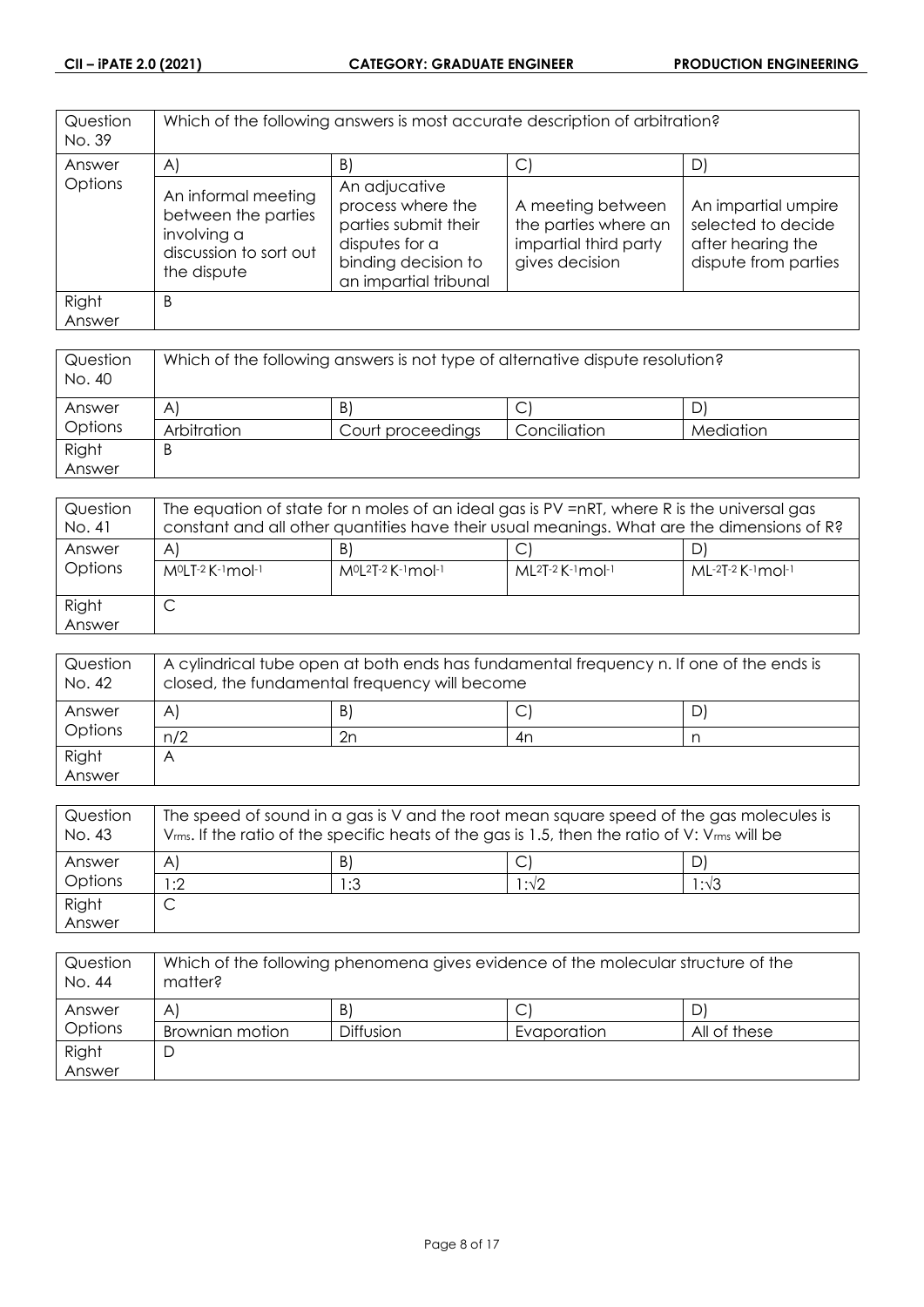| Question | Starting with the same initial conditions, an ideal gas expands from volume $V_1$ to $V_2$ in three |                   |                   |                   |
|----------|-----------------------------------------------------------------------------------------------------|-------------------|-------------------|-------------------|
| No. 45   | different ways. The work done by the gas is $W_1$ if the process is purely isobaric, $W_2$ if the   |                   |                   |                   |
|          | process is purely isochoric and W <sub>3</sub> if the process is purely adiabatic. Then             |                   |                   |                   |
| Answer   | A)                                                                                                  | B)                |                   | DI                |
| Options  | $W_1 > W_2 > W_3$                                                                                   | $W_2 > W_1 > W_3$ | $W_1 > W_3 > W_2$ | $W_3 > W_1 > W_2$ |
| Right    | С                                                                                                   |                   |                   |                   |
| Answer   |                                                                                                     |                   |                   |                   |

| Question<br>No. 46 | A vessel contains a mixture of 1 mole of oxygen and two moles of nitrogen at 300K. The<br>ratio of the rotational kinetic energy per $O_2$ molecule to that per $N_2$ molecule is |     |     |                                                             |
|--------------------|-----------------------------------------------------------------------------------------------------------------------------------------------------------------------------------|-----|-----|-------------------------------------------------------------|
| Answer             | $\mathsf{A}$                                                                                                                                                                      | B)  |     |                                                             |
| Options            | l : 1                                                                                                                                                                             | l:2 | 2:1 | Depends on the<br>moment of inertia of<br>the two molecules |
| Right<br>Answer    | $\forall$                                                                                                                                                                         |     |     |                                                             |

| Question | In a test experiment on a model aeroplane in a wind tunnel, the flow speeds on the lower                   |               |                          |                     |
|----------|------------------------------------------------------------------------------------------------------------|---------------|--------------------------|---------------------|
| No. 47   | and upper surfaces of the wing are v and $\sqrt{2}v$ respectively. If the density of air is $\rho$ and the |               |                          |                     |
|          | surface area of the wing is A, the dynamic life on the wing is given by                                    |               |                          |                     |
| Answer   | A                                                                                                          | B             |                          |                     |
| Options  | $(p v^2 A)/\sqrt{2}$                                                                                       | $(p v^2 A)/2$ | $2\rho$ v <sup>2</sup> A | $\sqrt{2}$ o v $2A$ |
| Right    | Β                                                                                                          |               |                          |                     |
| Answer   |                                                                                                            |               |                          |                     |

| Question | A boy whirls a stone in a horizontal circle 2m above the ground by means of a string 1.25m  |                 |                                                                                     |    |
|----------|---------------------------------------------------------------------------------------------|-----------------|-------------------------------------------------------------------------------------|----|
| No. 48   | long. The string breaks and the stone flies off horizontally, striking the ground 10m away. |                 |                                                                                     |    |
|          |                                                                                             |                 | What is the magnitude of the centripetal acceleration during circular motion? (Take |    |
|          | $g=10m/s^2$                                                                                 |                 |                                                                                     |    |
| Answer   | A'                                                                                          | $\vert B \vert$ | $\mathsf{C}^1$                                                                      | D. |
| Options  | 400m/s <sup>2</sup><br>300m/s <sup>2</sup><br>200m/s <sup>2</sup><br>100m/s <sup>2</sup>    |                 |                                                                                     |    |
| Right    | ◡                                                                                           |                 |                                                                                     |    |
| Answer   |                                                                                             |                 |                                                                                     |    |

| Question<br>No. 49 | Radium (with Atomic no. = 87, Mass No. = 221) undergoes radioactive decay with a half-life<br>of 4 days. The probability that a Ra nucleus will disintegrate in 8 days is |     |            |  |
|--------------------|---------------------------------------------------------------------------------------------------------------------------------------------------------------------------|-----|------------|--|
| Answer             | A                                                                                                                                                                         | B   | ◡          |  |
| Options            | 74                                                                                                                                                                        | 3/4 | $\sqrt{2}$ |  |
| Right              | B                                                                                                                                                                         |     |            |  |
| Answer             |                                                                                                                                                                           |     |            |  |

| Question<br>No. 50 | A tunnel is dug along the diameter of the earth. An object is held in the tunnel at a<br>distance x from the centre of the earth. The magnitude of the gravitational force on the<br>object is proportional to |         |  |       |
|--------------------|----------------------------------------------------------------------------------------------------------------------------------------------------------------------------------------------------------------|---------|--|-------|
| Answer             | A                                                                                                                                                                                                              | B       |  |       |
| Options            | $\sqrt{x}$                                                                                                                                                                                                     | $1/x^2$ |  | $x^2$ |
| Right              |                                                                                                                                                                                                                |         |  |       |
| Answer             |                                                                                                                                                                                                                |         |  |       |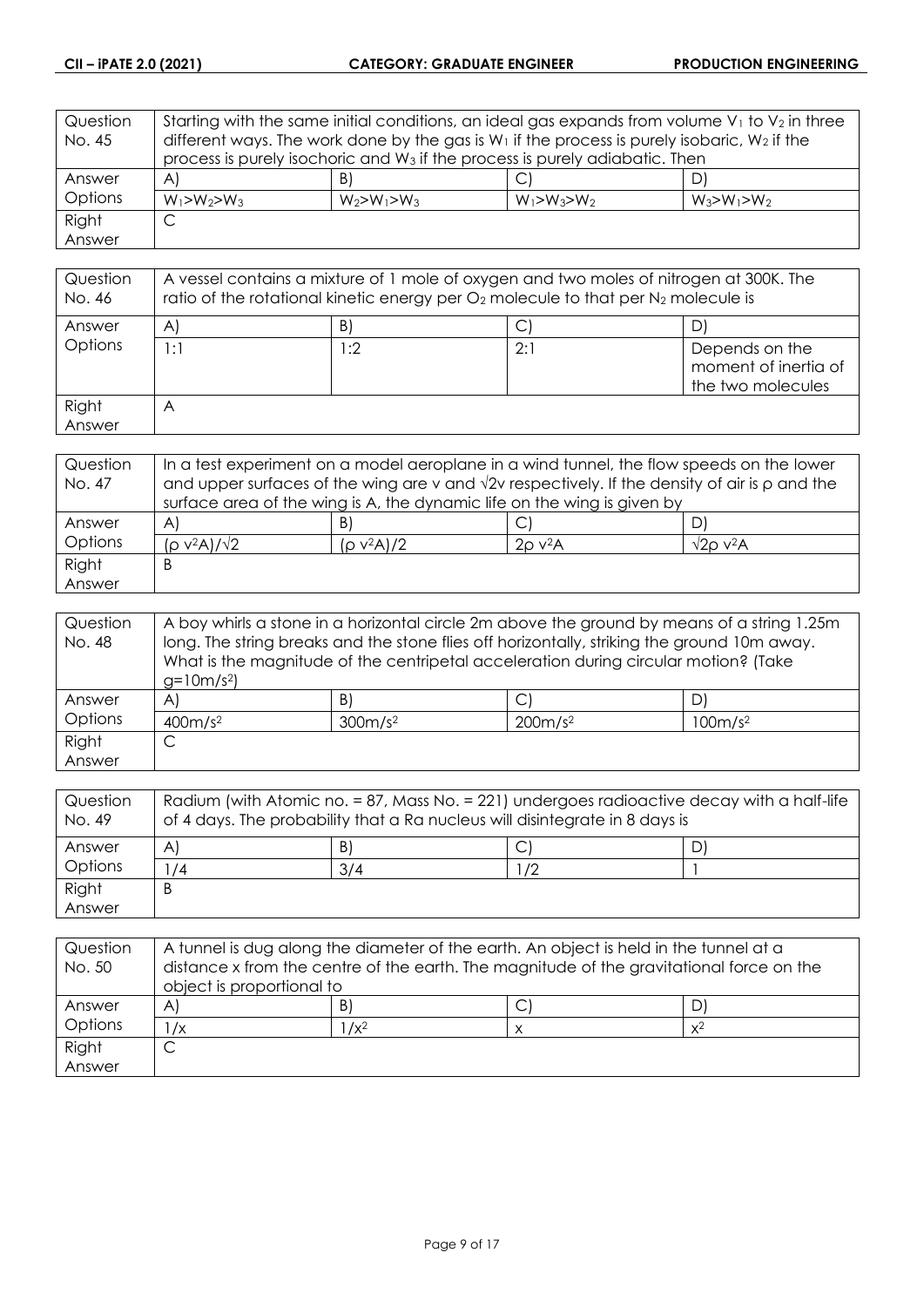| Question<br>No. 51 | Hardness is the mechanical property related to strength and is a strong function of the<br>content of a metal. |          |        |      |
|--------------------|----------------------------------------------------------------------------------------------------------------|----------|--------|------|
| Answer             | $\mathsf{A}$                                                                                                   | B        | ب      |      |
| Options            | Manganese                                                                                                      | Chromium | Carbon | lron |
| Right              | ◡                                                                                                              |          |        |      |
| Answer             |                                                                                                                |          |        |      |

| Question<br>No. 52 | Activity sampling (LHC Tippet, 1934) is used in |            |          |            |
|--------------------|-------------------------------------------------|------------|----------|------------|
| Answer             | A                                               | B)         | ◡        | ے ۔        |
| Options            | CAD                                             | <b>FMS</b> | Robotics | Work study |
| Right              | D                                               |            |          |            |
| Answer             |                                                 |            |          |            |

| Question<br>No. 53 | A critical path has | float.       |         |         |
|--------------------|---------------------|--------------|---------|---------|
| Answer             | Α                   | $\mathsf{B}$ | ◡       | D       |
| Options            | Infinite            | Zero         | maximum | average |
| Right              | Β                   |              |         |         |
| Answer             |                     |              |         |         |

| Question<br>No. 54 | A critical path consumes<br>resources. |                            |         |         |
|--------------------|----------------------------------------|----------------------------|---------|---------|
| Answer             | Α                                      | B)                         | ⌒<br>◡  | D       |
| Options            | zero                                   | $\cdot$ $\cdot$<br>minimum | maximum | Average |
| Right              | ◡                                      |                            |         |         |
| Answer             |                                        |                            |         |         |

| Question<br>No. 55 | Fulkerson's rule is used in              |                      |                      |                         |
|--------------------|------------------------------------------|----------------------|----------------------|-------------------------|
| Answer<br>Options  | $\mathsf{A}$<br>Line of Balance<br>(LOB) | B.<br>Line Balancing | ◡<br>Project network | D<br>Linear Programming |
| Right<br>Answer    | ◡                                        |                      |                      |                         |

| Question<br>No. 56 | Delphi method is associated with |            |            |        |
|--------------------|----------------------------------|------------|------------|--------|
| Answer             | Α                                | B          | ◡          |        |
| Options            | Forecasting                      | Sequencing | <b>MRP</b> | MRP II |
| Right              | Α                                |            |            |        |
| Answer             |                                  |            |            |        |

| Question<br>No. 57 | MAD (Mean Absolute Deviation) is involved in |               |                   |             |
|--------------------|----------------------------------------------|---------------|-------------------|-------------|
| Answer             | $\mathsf{A}^{\scriptscriptstyle{\parallel}}$ | B)            | С                 |             |
| Options            | Integer<br>programming                       | Layout Design | Material handling | Forecasting |
| Right              | D                                            |               |                   |             |
| Answer             |                                              |               |                   |             |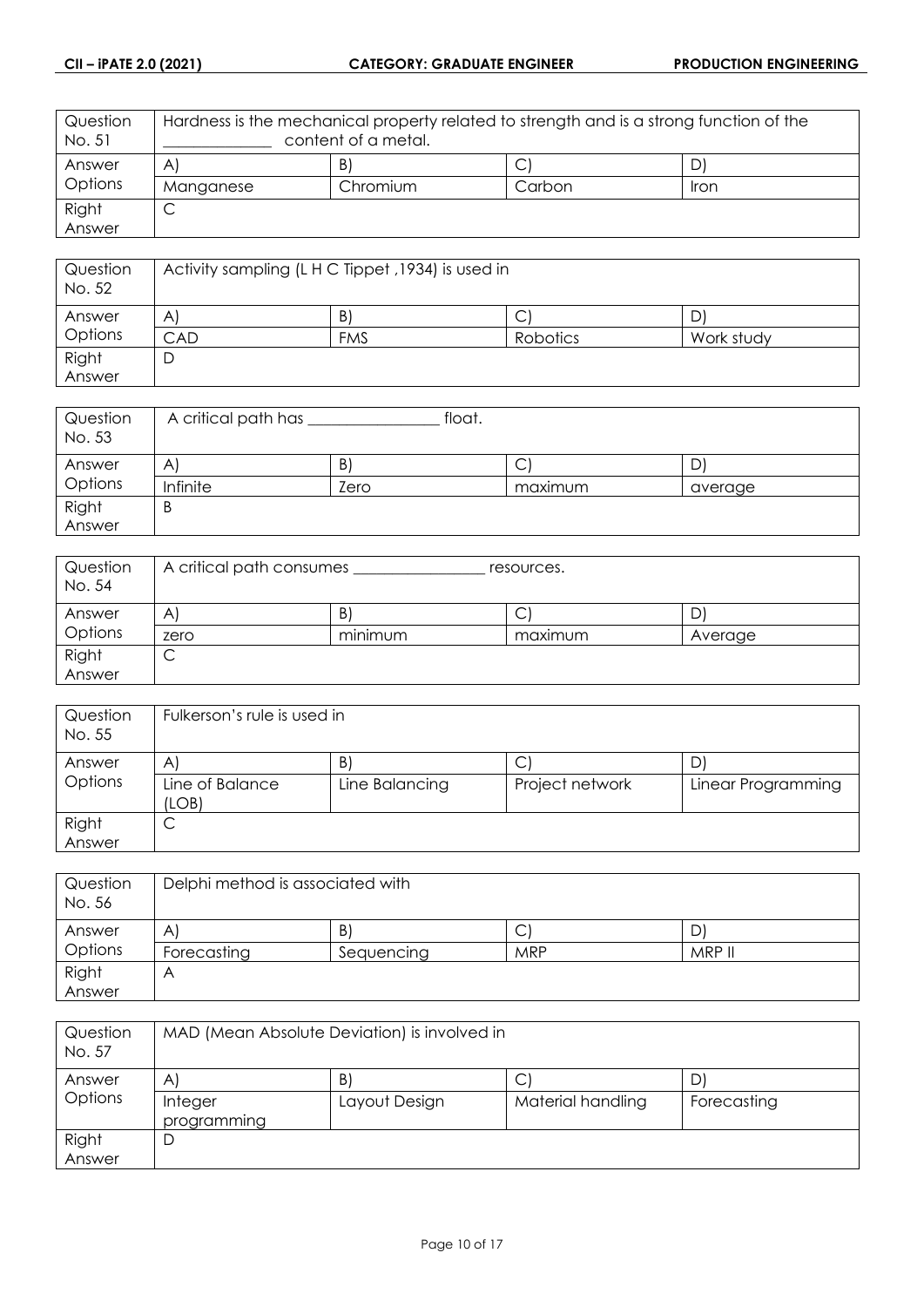| Question<br>No. 58 | Travel chart is found application in |                 |               |              |
|--------------------|--------------------------------------|-----------------|---------------|--------------|
| Answer             | $\mathsf{A}$                         | $\vert B \vert$ |               | D            |
| Options            | Dynamic                              | Reliability     | CAD (Computer | Plant layout |
|                    | Programming                          |                 | Aided Design) |              |
| Right              |                                      |                 |               |              |
| Answer             |                                      |                 |               |              |

| Question<br>No. 59 | Smoothing constant finds application in |                  |                   |                                          |
|--------------------|-----------------------------------------|------------------|-------------------|------------------------------------------|
| Answer<br>Options  | A<br>Forecasting                        | B)<br>Work Study | ◡<br>Method Study | <b>TQM (Total Quality</b><br>Management) |
| Right<br>Answer    | Α                                       |                  |                   |                                          |

| Question<br>No. 60 | Quick return ratio is associated with   |               |                       |                 |
|--------------------|-----------------------------------------|---------------|-----------------------|-----------------|
| Answer<br>Options  | A<br><b>Inventory Turnover</b><br>ratio | B.<br>Welding | C<br>Grinding machine | Shaping machine |
| Right<br>Answer    | D                                       |               |                       |                 |

| Question<br>No. 61 | Therbligs were suggested by |             |             |                        |
|--------------------|-----------------------------|-------------|-------------|------------------------|
| Answer             | Α                           | B)          | $\sim$<br>◡ | D                      |
| Options            | Abraham Maslow              | F.W. Taylor | Gilbreth    | <b>Richard Bellman</b> |
| Right              | ◡                           |             |             |                        |
| Answer             |                             |             |             |                        |

| Question<br>No. 62 | PMTS stands for |                  |                  |                  |
|--------------------|-----------------|------------------|------------------|------------------|
| Answer             | A               | B)               | С                |                  |
| Options            | Predetermined   | Project          | Production       | Post module time |
|                    | motion time     | management total | management       | series           |
|                    | standard        | system           | Taylorian system |                  |
| Right              | А               |                  |                  |                  |
| Answer             |                 |                  |                  |                  |

| Question<br>No. 63 | Slack variable represents |                       |               |                 |
|--------------------|---------------------------|-----------------------|---------------|-----------------|
| Answer             | Α                         | B)                    | ◡             | D               |
| Options            | Dual variable             | <b>Basic variable</b> | Used resource | Unused resource |
| Right              | ┕                         |                       |               |                 |
| Answer             |                           |                       |               |                 |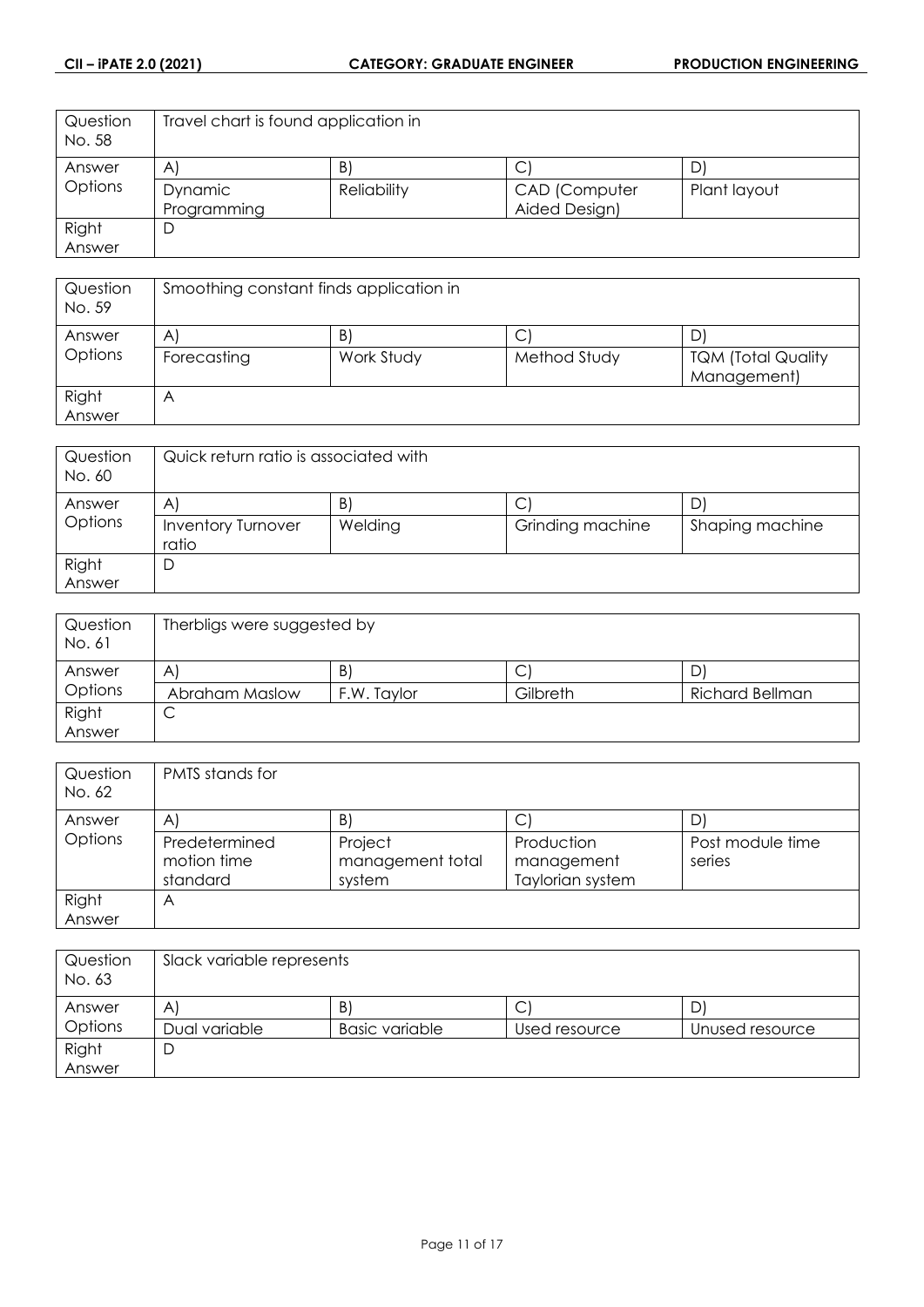| Question<br>No. 64 | Shadow price is associated with |                             |                         |                     |
|--------------------|---------------------------------|-----------------------------|-------------------------|---------------------|
| Answer             | A                               | B                           |                         | D                   |
| Options            | Network analysis                | Post optimality<br>analysis | Replacement<br>analysis | Break even analysis |
| Right              | B                               |                             |                         |                     |
| Answer             |                                 |                             |                         |                     |

| Question<br>No. 65 | Vogel's method finds application in |                                 |                                |                     |
|--------------------|-------------------------------------|---------------------------------|--------------------------------|---------------------|
| Answer<br>Options  | A<br>Ergonomics                     | $\mathsf{B}$<br>Queuing problem | C<br>Transportation<br>problem | Reliability problem |
| Right<br>Answer    | ◡                                   |                                 |                                |                     |

| Question<br>No. 66 | CRAFT is associated with |                 |                   |                 |
|--------------------|--------------------------|-----------------|-------------------|-----------------|
| Answer             | A                        | $\vert B \vert$ | ◡                 |                 |
| Options            | Quality planning         | Cost control    | Inventory control | Layout Planning |
| Right              | D                        |                 |                   |                 |
| Answer             |                          |                 |                   |                 |

| Question<br>No. 67 | Degeneracy in an LPP occurs when one or more of basic variables assumes a value of |              |              |          |
|--------------------|------------------------------------------------------------------------------------|--------------|--------------|----------|
| Answer             | A                                                                                  | B            |              | D        |
| Options            | Zero                                                                               | Negative sum | Positive sum | Infinity |
| Right              | Α                                                                                  |              |              |          |
| Answer             |                                                                                    |              |              |          |

| Question | A basic feasible solution of a transportation problem is obtained when number of occupied |         |         |         |
|----------|-------------------------------------------------------------------------------------------|---------|---------|---------|
| No. 68   | cells are:                                                                                |         |         |         |
|          | (where, m represents no. of sources, & n indicates no. of destinations)                   |         |         |         |
| Answer   | A                                                                                         | B)      |         |         |
| Options  | $m+n-1$                                                                                   | $m+n+1$ | $m-n+1$ | $m-n-1$ |
| Right    | Α                                                                                         |         |         |         |
| Answer   |                                                                                           |         |         |         |

| Question<br>No. 69 | Saddle point is found in |                   |                   |                                |
|--------------------|--------------------------|-------------------|-------------------|--------------------------------|
| Answer<br>Options  | A<br>Scheduling theory   | B.<br>Game theory | С<br>Triple point | D'<br>Breakdown<br>Maintenance |
| Right<br>Answer    | B                        |                   |                   |                                |

| Question<br>No. 70 | Permeability test is done in |         |                               |         |
|--------------------|------------------------------|---------|-------------------------------|---------|
| Answer             | A'                           | B)      | $\overline{\phantom{0}}$<br>◡ | D       |
| Options            | Welding                      | Forming | Extrusion                     | Foundry |
| Right              | D                            |         |                               |         |
| Answer             |                              |         |                               |         |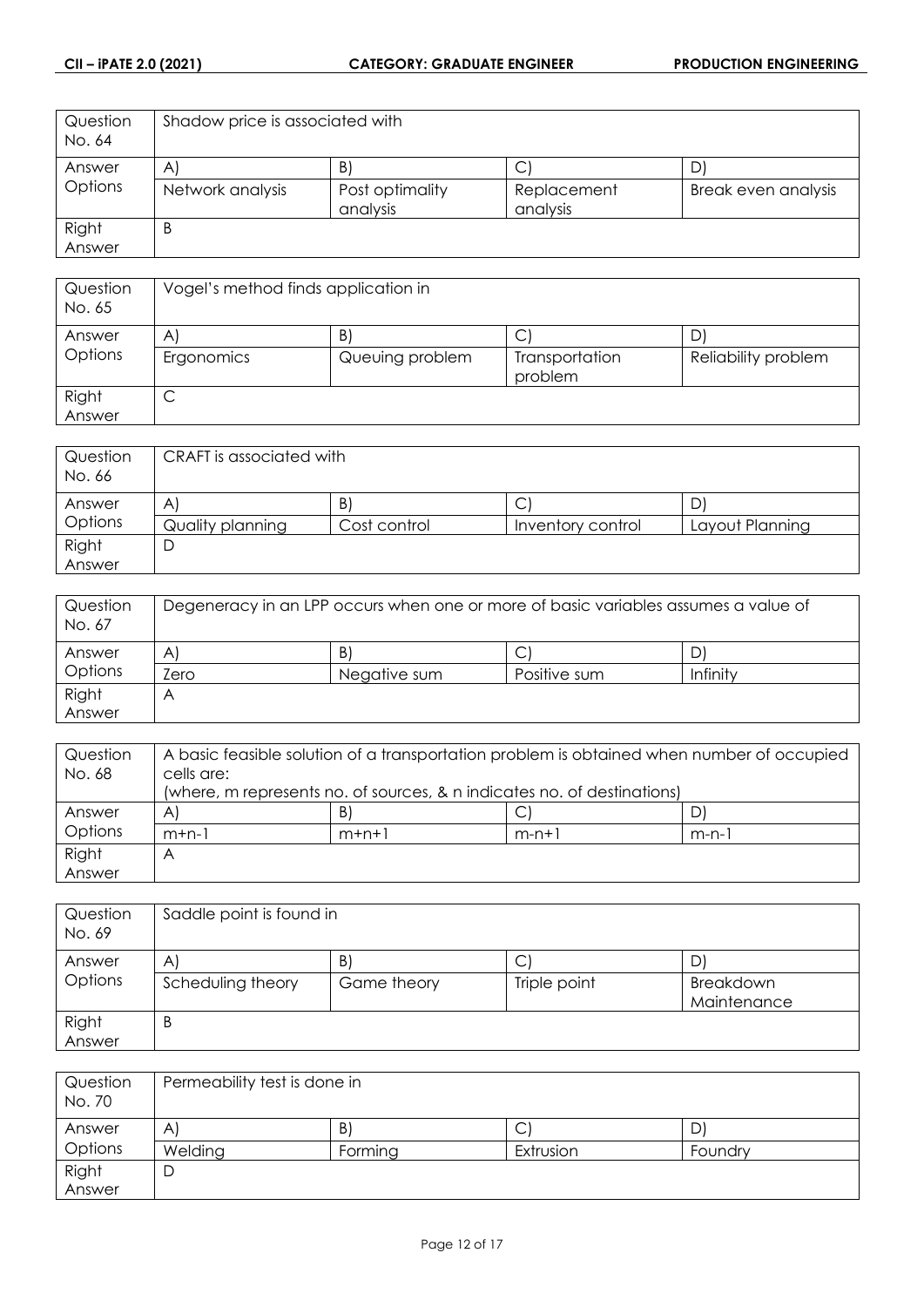| Question<br>No. 71 | Slip-stick phenomenon is primarily and predominantly found in |               |             |                |
|--------------------|---------------------------------------------------------------|---------------|-------------|----------------|
| Answer             | AI                                                            | B)            |             | D'             |
| Options            | Sand casting                                                  | Machine tools | Engineering | Bath tub curve |
|                    | phenomenon                                                    |               | materials   |                |
| Right              | Β                                                             |               |             |                |
| Answer             |                                                               |               |             |                |

| Question<br>No. 72 | The usual ratio of forward stroke and return stroke is of the order of |     |     |     |
|--------------------|------------------------------------------------------------------------|-----|-----|-----|
| Answer             | Α                                                                      | B)  | ◡   |     |
| Options            | :2                                                                     | 2:3 | 3:2 | 3:5 |
| Right              | ◡                                                                      |     |     |     |
| Answer             |                                                                        |     |     |     |

| B)<br>$\mathsf{C}$<br>D)<br>$\mathsf{A}$<br>Answer<br>Options<br>It is the only friction<br>It is the only welding<br>It is the only LASER<br>It is the only Electron<br>Beam Welding (EBM)<br>process employing<br>welding.<br>welding<br>an exothermal<br>chemical reaction |  |
|-------------------------------------------------------------------------------------------------------------------------------------------------------------------------------------------------------------------------------------------------------------------------------|--|
|                                                                                                                                                                                                                                                                               |  |
| for the purpose of<br>developing a high<br>temperature                                                                                                                                                                                                                        |  |
| Right<br>Α<br>Answer                                                                                                                                                                                                                                                          |  |

| Question<br>No. 74 | Wheel truing and dressing is done in         |                                       |                     |                     |
|--------------------|----------------------------------------------|---------------------------------------|---------------------|---------------------|
| Answer<br>Options  | $\mathsf{A}$<br>Single point turning<br>tool | $\vert B \vert$<br>End milling cutter | ◡<br>Grinding wheel | D.<br>Reaming wheel |
| Right<br>Answer    | ◡                                            |                                       |                     |                     |

| Question | The Young's modulus of Cemented carbide is nearly | times than that of |      |      |
|----------|---------------------------------------------------|--------------------|------|------|
| No. 75   | steel.                                            |                    |      |      |
| Answer   | A                                                 | B.                 | ◡    | D'   |
| Options  | Two                                               | Three              | Four | five |
| Right    | Β                                                 |                    |      |      |
| Answer   |                                                   |                    |      |      |

| Question<br>No. 76 | Element redundancy is always |          |                  | to unit redundancy. |  |
|--------------------|------------------------------|----------|------------------|---------------------|--|
| Answer             | A'                           | B)       | ◡                | D                   |  |
| Options            | <b>Inferior</b>              | Superior | <b>Injurious</b> | Fatal               |  |
| Right              | B                            |          |                  |                     |  |
| Answer             |                              |          |                  |                     |  |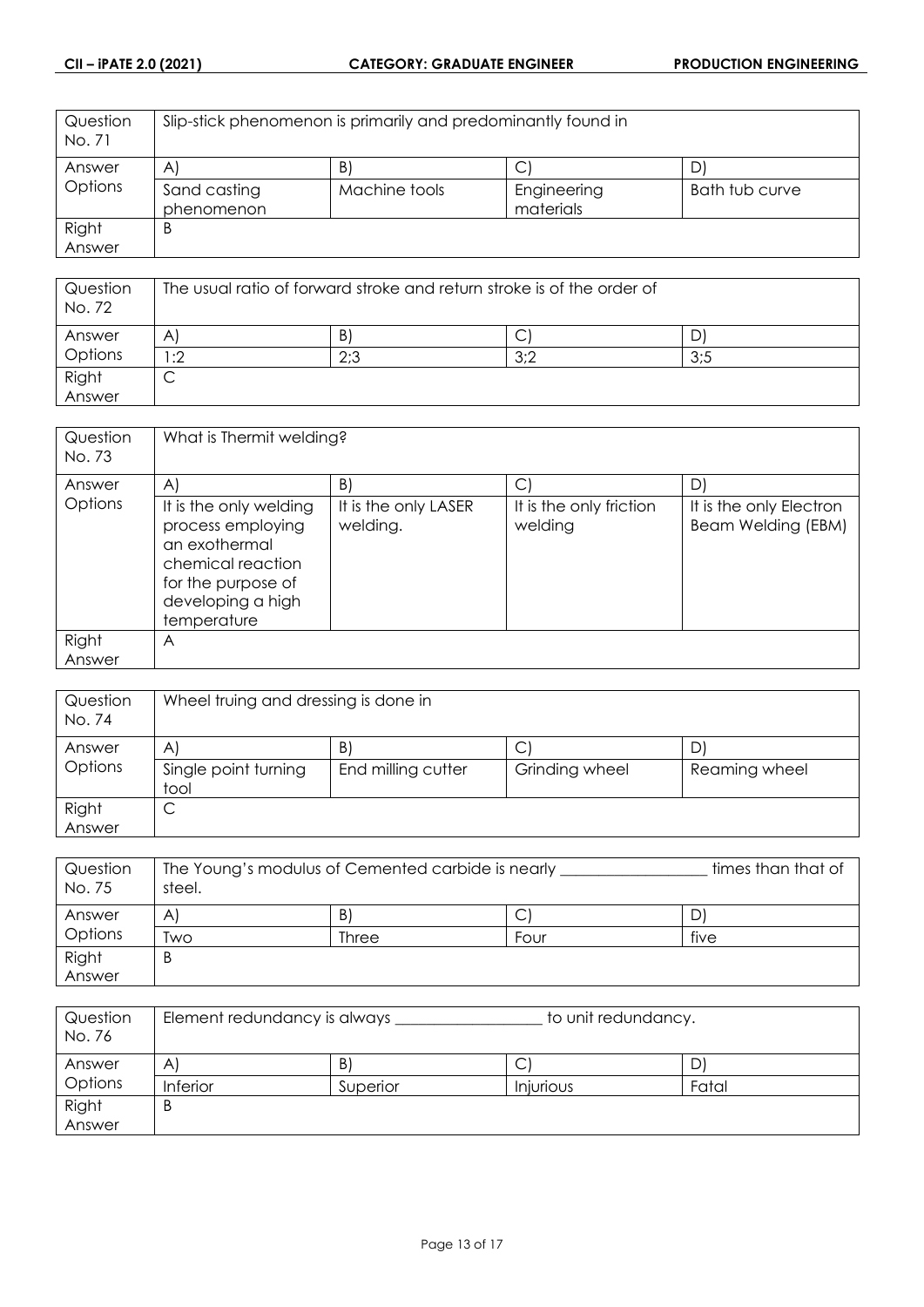| Question<br>No. 77 | Balance delay finds applications in |                |               |                  |
|--------------------|-------------------------------------|----------------|---------------|------------------|
| Answer             | $\mathsf{A}$                        | B              | ◡             | D                |
| Options            | Line of Balance                     | Line Balancing | Straight line | Group Technology |
|                    | (LOB)                               |                | depreciation  | (GI)             |
| Right              | В                                   |                |               |                  |
| Answer             |                                     |                |               |                  |

| Question<br>No. 78 | Silver-Meal heuristic is found in |                          |                        |              |
|--------------------|-----------------------------------|--------------------------|------------------------|--------------|
| Answer             | Α                                 | B)                       | ◡                      | D            |
| Options            | Cost control                      | <b>Inventory Control</b> | <b>Quality Control</b> | Life testing |
| Right              | Β                                 |                          |                        |              |
| Answer             |                                   |                          |                        |              |

| Question<br>No. 79 | Floyd's algorithm finds application in       |                  |                |               |
|--------------------|----------------------------------------------|------------------|----------------|---------------|
| Answer             | $\mathsf{A}^{\scriptscriptstyle{\parallel}}$ | B)               | C              |               |
| Options            | Preventive                                   | Sales Volume &   | Shortest route | Longest route |
|                    | maintenance                                  | Revenue analysis | problem        | problem       |
| Right              | ◡                                            |                  |                |               |
| Answer             |                                              |                  |                |               |

| Question<br>No. 80 | Dijkstra's algorithm is associated with |                     |                |                          |
|--------------------|-----------------------------------------|---------------------|----------------|--------------------------|
| Answer             | Α                                       | B)                  | ◡              |                          |
| Options            | Replacement<br>analysis                 | Break even analysis | Mixed strategy | Shortest path<br>problem |
| Right              | ◡                                       |                     |                |                          |
| Answer             |                                         |                     |                |                          |

| Question<br>No. 81 | Context of organization clause is part of |               |               |               |
|--------------------|-------------------------------------------|---------------|---------------|---------------|
| Answer             | A                                         | B             | ◡             |               |
| Options            | ISO 9001:2015                             | ISO 9001:2016 | ISO 9001:2014 | ISO 9001:2017 |
| Right              | ۳                                         |               |               |               |
| Answer             |                                           |               |               |               |

| Question<br>No. 82 | What is MTBF?                |                                     |                                                 |                              |
|--------------------|------------------------------|-------------------------------------|-------------------------------------------------|------------------------------|
| Answer             | A                            | B)                                  | C                                               |                              |
| Options            | Mean Time between<br>Failure | Maintenance time<br>between failure | Maintenance<br>activity time<br>between failure | Mode Time between<br>Failure |
| Right<br>Answer    | A                            |                                     |                                                 |                              |

| Question<br>No. 83 | If a machine planned to operate for 11 hrs, whereas there is 5 nos of breakdown, total time<br>consume in breakdown is 1 hr, what is MTTR? |            |            |            |  |
|--------------------|--------------------------------------------------------------------------------------------------------------------------------------------|------------|------------|------------|--|
| Answer             | B)<br>$\mathsf{A}^{\cdot}$<br>$\mathsf{D}'$                                                                                                |            |            |            |  |
| Options            | $0.20$ hrs                                                                                                                                 | $0.25$ Hrs | $0.30$ Hrs | $0.22$ hrs |  |
| Right              | Α                                                                                                                                          |            |            |            |  |
| Answer             |                                                                                                                                            |            |            |            |  |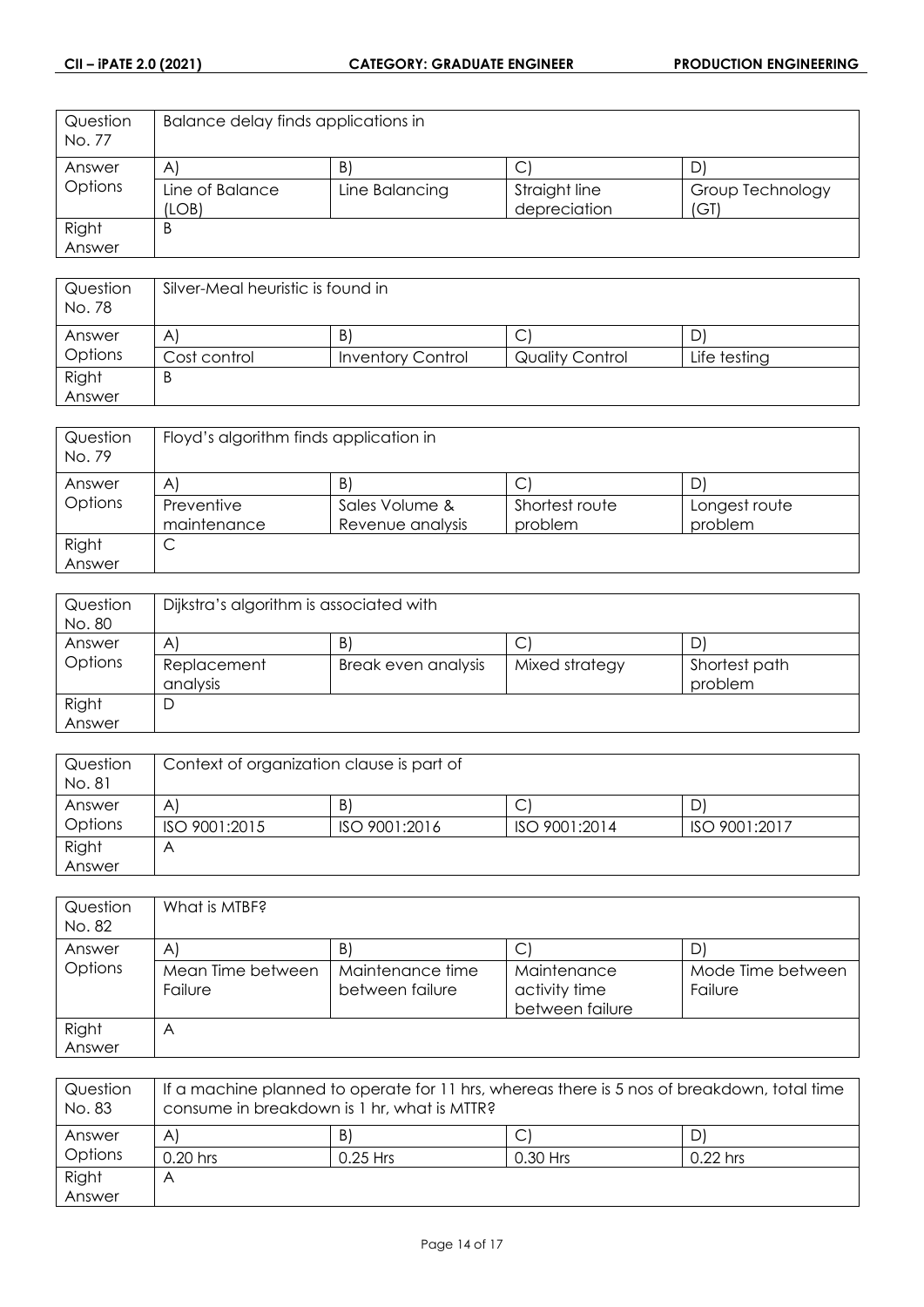| Question<br>No. 84 | Return on Investment is calculated as |                  |                     |                  |
|--------------------|---------------------------------------|------------------|---------------------|------------------|
| Answer             | A                                     | B                |                     |                  |
| Options            | Return on Investment                  | (Income / cost)x | $($ (Income-loss) / | (Income / (cost- |
|                    | is calculated as                      | 100%             | $cost$ )x 100%      | value))x 100%    |
| Right              | B                                     |                  |                     |                  |
| Answer             |                                       |                  |                     |                  |

| Question<br>No. 85 | Cause and effect diagram was developed by |                    |                     |                         |
|--------------------|-------------------------------------------|--------------------|---------------------|-------------------------|
| Answer<br>Options  | $\mathsf{A}$<br>Kaoru Ishikawa            | B<br>Dr. J M Juran | Dr. Genichi Taguchi | Prof P C<br>Mahalanobis |
| Right<br>Answer    | A                                         |                    |                     |                         |

| Question<br>No. 86 | What are assumption in theory of pure bending?                                                                |                                                                                    |            |               |
|--------------------|---------------------------------------------------------------------------------------------------------------|------------------------------------------------------------------------------------|------------|---------------|
| Answer             | $\mathsf{A}$                                                                                                  | B)                                                                                 |            | D             |
| Options            | The value of Young's<br>modulus is the same<br>for the beam<br>material in tension as<br>well as compression. | The resultant pull or<br>thrust on a transverse<br>section of the beam<br>is zero. | Both A & B | None of these |
| Right              | С                                                                                                             |                                                                                    |            |               |
| Answer             |                                                                                                               |                                                                                    |            |               |

| Question<br>No. 87 | A riveted joint in which one plate overlap the other and the two plates are then riveted<br>together is a |            |                   |                  |
|--------------------|-----------------------------------------------------------------------------------------------------------|------------|-------------------|------------------|
| Answer             | A                                                                                                         | B)         | Ć                 | D)               |
| Options            | Riveted lap joint                                                                                         | Butt Joint | Single butt joint | Double lap joint |
| Right              | Α                                                                                                         |            |                   |                  |
| Answer             |                                                                                                           |            |                   |                  |

| Question<br>No. 88 | Stress concentration factor for reinforced butt weld is |                 |     |             |
|--------------------|---------------------------------------------------------|-----------------|-----|-------------|
| Answer             | А                                                       | $\vert B \vert$ | ◡   | ◡           |
| Options            | $\overline{1}$                                          | . . ب           | .22 | $\cdot$ .32 |
| Right              |                                                         |                 |     |             |
| Answer             |                                                         |                 |     |             |

| Question<br>No. 89 | Who gave the 14 points for Quality improvement to the top management? |                     |                         |              |
|--------------------|-----------------------------------------------------------------------|---------------------|-------------------------|--------------|
| Answer<br>Options  | A<br>Dr. W E Deming                                                   | B)<br>Dr.K Ishikawa | Prof P C<br>Mahalanobis | Dr.J M Juran |
| Right<br>Answer    | $\forall$                                                             |                     |                         |              |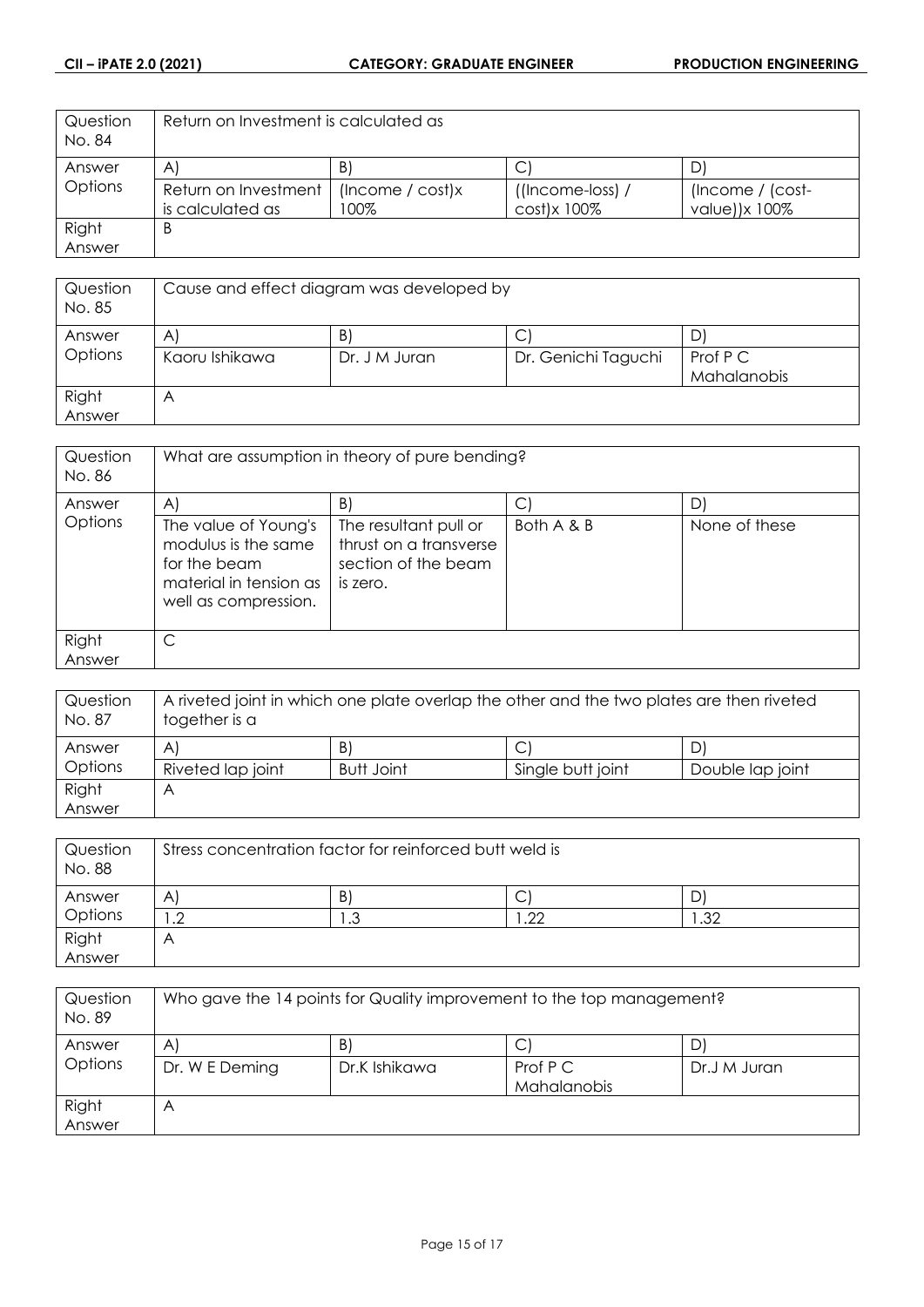| Question<br>No. 90 | Who is known as father of Quality Control Circle? |                     |                   |                |
|--------------------|---------------------------------------------------|---------------------|-------------------|----------------|
| Answer             | AI                                                | B)                  |                   | D              |
| Options            | Dr. Shigeo Shingo                                 | Dr. Genichi Taguchi | Dr. Junji Noguchi | Dr. K Ishikawa |
| Right              | D                                                 |                     |                   |                |
| Answer             |                                                   |                     |                   |                |

| Question<br>No. 91 | Brain Storming was developed and popularized by: |            |             |                  |
|--------------------|--------------------------------------------------|------------|-------------|------------------|
| Answer             | A                                                | B)         |             |                  |
| Options            | Vilfredo Pareto                                  | Henry Ford | Alex Osborn | Dr. W A Shewhart |
| Right              | ◡                                                |            |             |                  |
| Answer             |                                                  |            |             |                  |

| Question<br>No. 92 | On a control chart, how far the control limits set from the mean? |               |               |               |
|--------------------|-------------------------------------------------------------------|---------------|---------------|---------------|
| Answer             | B)<br>$\overline{A}$<br>◡                                         |               |               |               |
| Options            | $+/-1$                                                            | $+/- 3\sigma$ | $+/- 6\sigma$ | None of above |
| Right              | ь                                                                 |               |               |               |
| Answer             |                                                                   |               |               |               |

| Question         | The purpose of Pareto Analysis is to |                                                     |                                                     |               |
|------------------|--------------------------------------|-----------------------------------------------------|-----------------------------------------------------|---------------|
| No. 93<br>Answer | $\mathsf{A}$                         | B                                                   |                                                     | D             |
| Options          | <b>Identify Root Cause</b>           | Distinguish between<br>vital few and useful<br>many | Distinguish between<br>vital many and<br>useful few | None of above |
| Right<br>Answer  | B                                    |                                                     |                                                     |               |

| Question<br>No. 94 |                                        | What does the scatter diagram indicate as shown in the figure? |                             |                       |
|--------------------|----------------------------------------|----------------------------------------------------------------|-----------------------------|-----------------------|
| Answer             | $\mathsf{A}$                           | B)                                                             | C                           | D                     |
| Options            | Possibility of positive<br>correlation | <b>Positive Correlation</b>                                    | <b>Negative Correlation</b> | Not clear correlation |
| Right              | B                                      |                                                                |                             |                       |
| Answer             |                                        |                                                                |                             |                       |

| Question<br>No. 95 | Steam is not considered as perfect gas as |                                              |                                                             |                |
|--------------------|-------------------------------------------|----------------------------------------------|-------------------------------------------------------------|----------------|
| Answer             | A                                         | B)                                           | С                                                           |                |
| Options            | It is a mixture of<br>steam and moisture  | It is a mixture of dry<br>steam and moisture | It is a mixture of dry<br>steam(gas) and<br>moisture(water) | Both C) and D) |
| Right<br>Answer    | D                                         |                                              |                                                             |                |